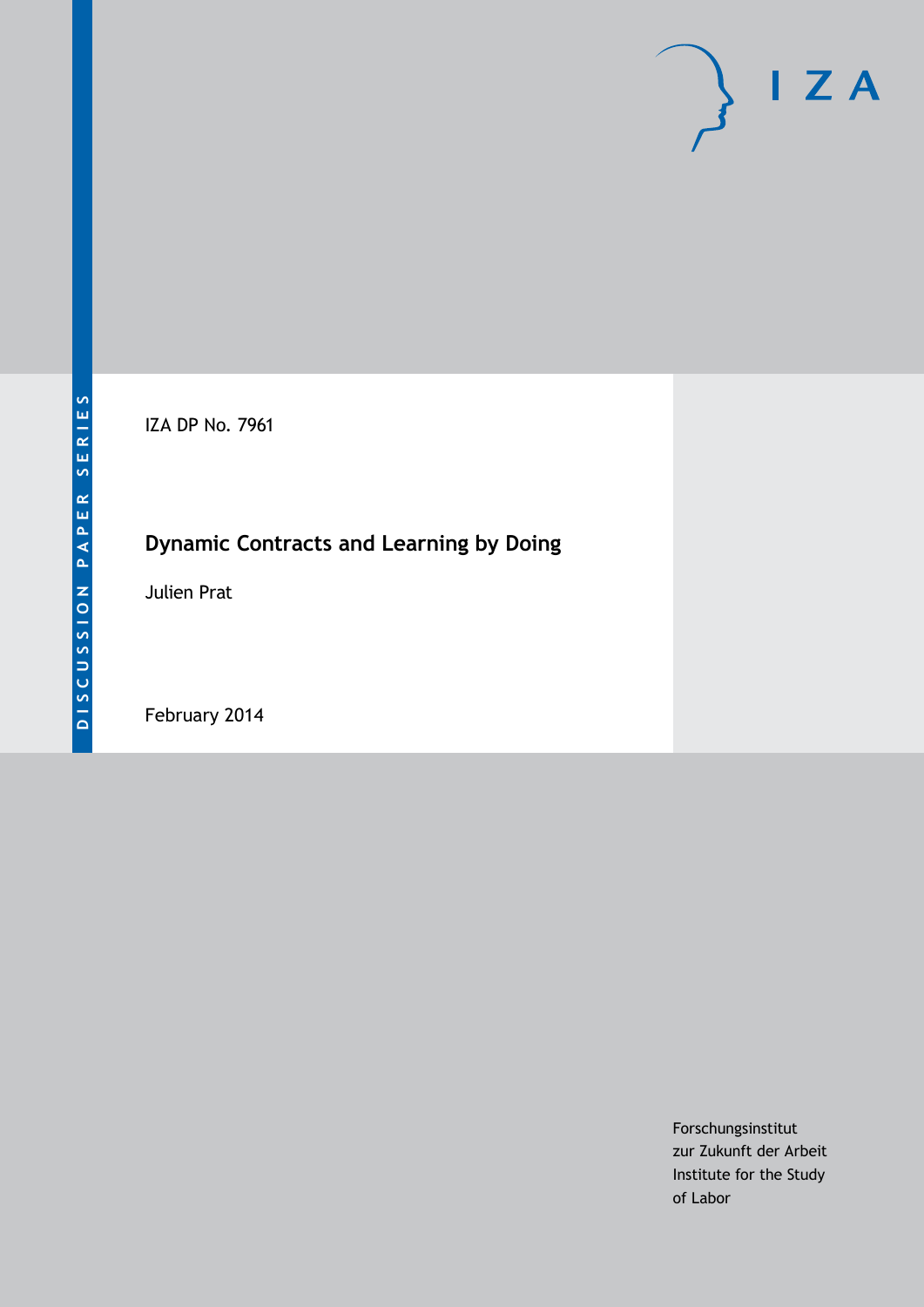# **Dynamic Contracts and Learning by Doing**

### **Julien Prat**

*CNRS (CREST), IAE (CSIC), Barcelona GSE and IZA*

Discussion Paper No. 7961 February 2014

IZA

P.O. Box 7240 53072 Bonn Germany

Phone: +49-228-3894-0 Fax: +49-228-3894-180 E-mail: [iza@iza.org](mailto:iza@iza.org)

Any opinions expressed here are those of the author(s) and not those of IZA. Research published in this series may include views on policy, but the institute itself takes no institutional policy positions. The IZA research network is committed to the IZA Guiding Principles of Research Integrity.

The Institute for the Study of Labor (IZA) in Bonn is a local and virtual international research center and a place of communication between science, politics and business. IZA is an independent nonprofit organization supported by Deutsche Post Foundation. The center is associated with the University of Bonn and offers a stimulating research environment through its international network, workshops and conferences, data service, project support, research visits and doctoral program. IZA engages in (i) original and internationally competitive research in all fields of labor economics, (ii) development of policy concepts, and (iii) dissemination of research results and concepts to the interested public.

<span id="page-1-0"></span>IZA Discussion Papers often represent preliminary work and are circulated to encourage discussion. Citation of such a paper should account for its provisional character. A revised version may be available directly from the author.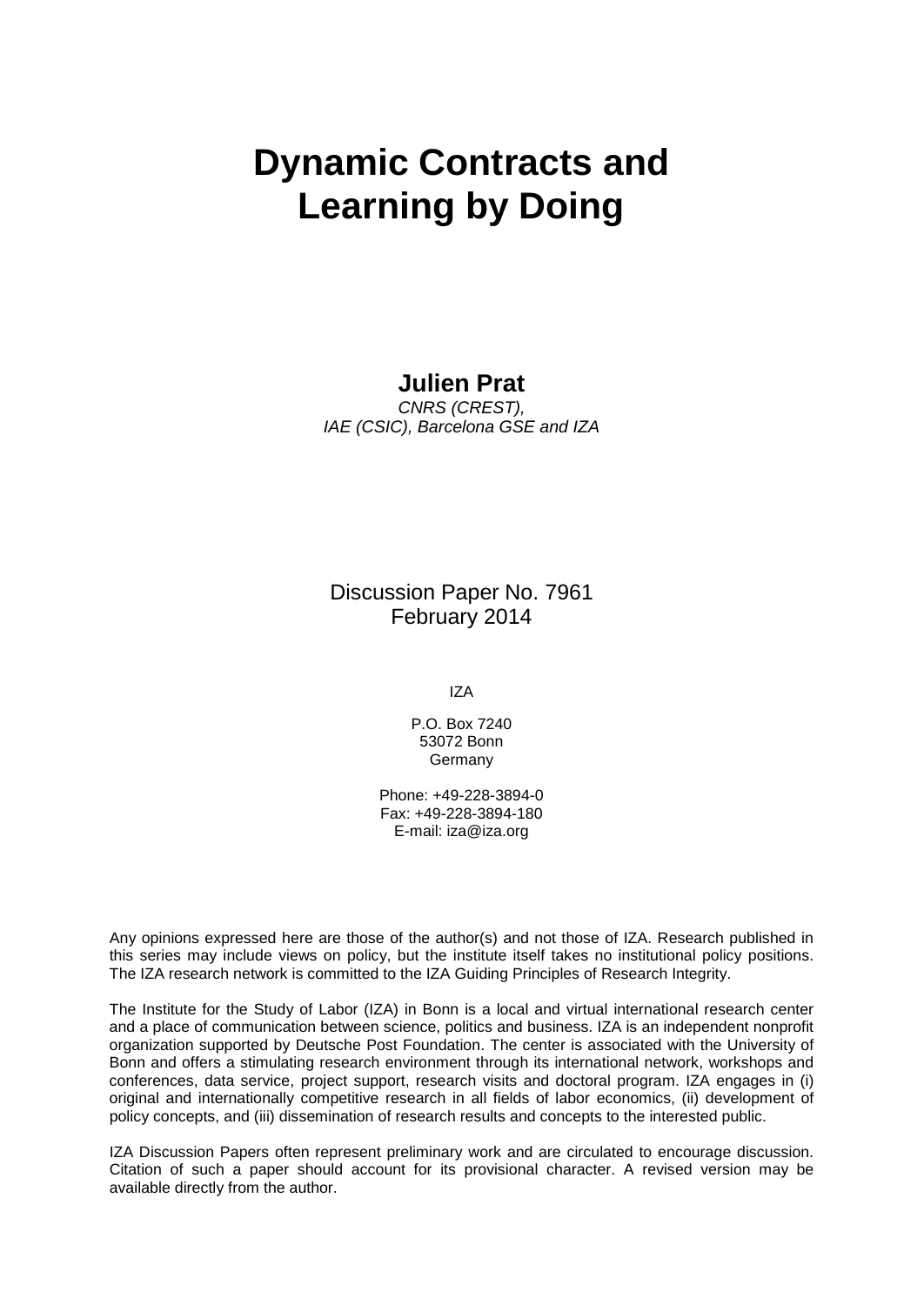IZA Discussion Paper No. 7961 February 2014

## **ABSTRACT**

## **Dynamic Contracts and Learning by Doing[\\*](#page-1-0)**

This paper studies the design of optimal contracts in dynamic environments where agents learn by doing. We derive a condition under which contracts are fully incentive compatible. A closed-form solution is obtained when agents have CARA utility. It shows that human capital accumulation strengthens the power of incentives and allows the principal to provide the agent with better insurance against transitory risks.

JEL Classification: D82, D83, J24, J41

Keywords: human capital, principal agent problem, moral hazard

Corresponding author:

Julien Prat CNRS (CREST) 15 Boulevard Gabriel Peri 92245 Malakoff Cedex France E-mail: [julien.prat@ensae.fr](mailto:julien.prat@ensae.fr)

\* I thank Boyan Jovanovic for his invaluable support and advice. I am grateful to seminar participants at the University of Zurich for comments and suggestions. I acknowledge the support of the Barcelona GSE.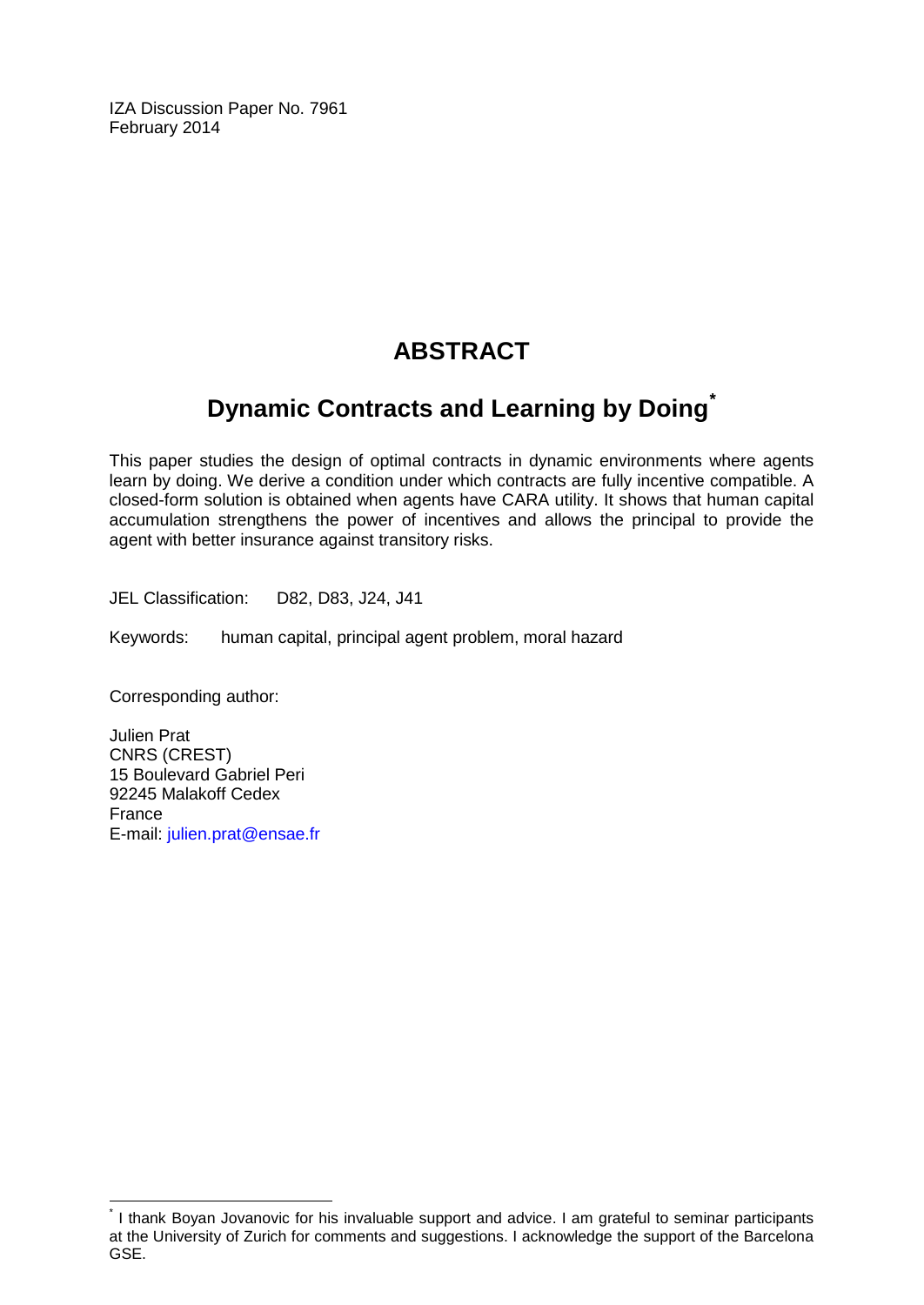## 1 Introduction

Productivity often depends on acquired skills as much as on effort. Or, as the saying goes, practice makes perfect. The importance of learning-by-doing has long been recognized in the literature on human capital.<sup>1</sup> Yet, its implications for agency problems remain largely unexplored. Is it necessary to link wages more tightly to performances when the agent's action determines her future productivity? More generally, is human capital accumulation reinforcing or weakening the power of incentives?

A formal treatment of these questions has been hindered by the fact that effort today has an impact on the stock of human capital, and so matters for the distribution of output in all future periods. When actions are hidden, a deviation will generate persistent private information. Consider, for example, an agent that provides less effort than expected. Not only will her productivity today be lower than anticipated by the principal, but she will also carry less skills into next period. In other words, the agent will be less optimistic about her future prospects.

This is why excluding one shot deviations is not enough to establish whether or not a contract is incentive compatible. Due to the persistent effect of past actions, one also has to exclude multiple deviations. A general treatment of the problem would therefore involve keeping track of all the possible strategies. But more often than not, such a direct approach is impractical as the state space quickly becomes unbounded.<sup>2</sup>

We circumvent these difficulties by using a continuous time approach and by establishing full incentive compatibility. That is we focus on the conjectured equilibrium and characterize the agent's first-order condition. Then we derive a sufficient condition under which a contract that satisfies the first-order condition is also fully incentive compatible. In other words, we identify a requirement such that multiple deviations are never profitable when local deviations are suboptimal. The sufficiency condition ensures that the solution of the relaxed problem subject to the first-order constraint is also a solution of the original incentive problem.

We characterize the necessary and sufficient conditions for general time-separable preferences. An action satisfies the first-order condition when its marginal cost is equal to the current pay-performance sensitivity plus the appropriately discounted sum of future

<sup>&</sup>lt;sup>1</sup>See the seminal work of Becker  $(1964)$ .

<sup>&</sup>lt;sup>2</sup>An exception is the framework proposed by Fernandes and Phelan (2000) where output is only correlated from one period to the next, and the agent can take one of only two actions. Then the relevant deviation is unique, and it is sufficient to keep track of a single "threat keeping constraint".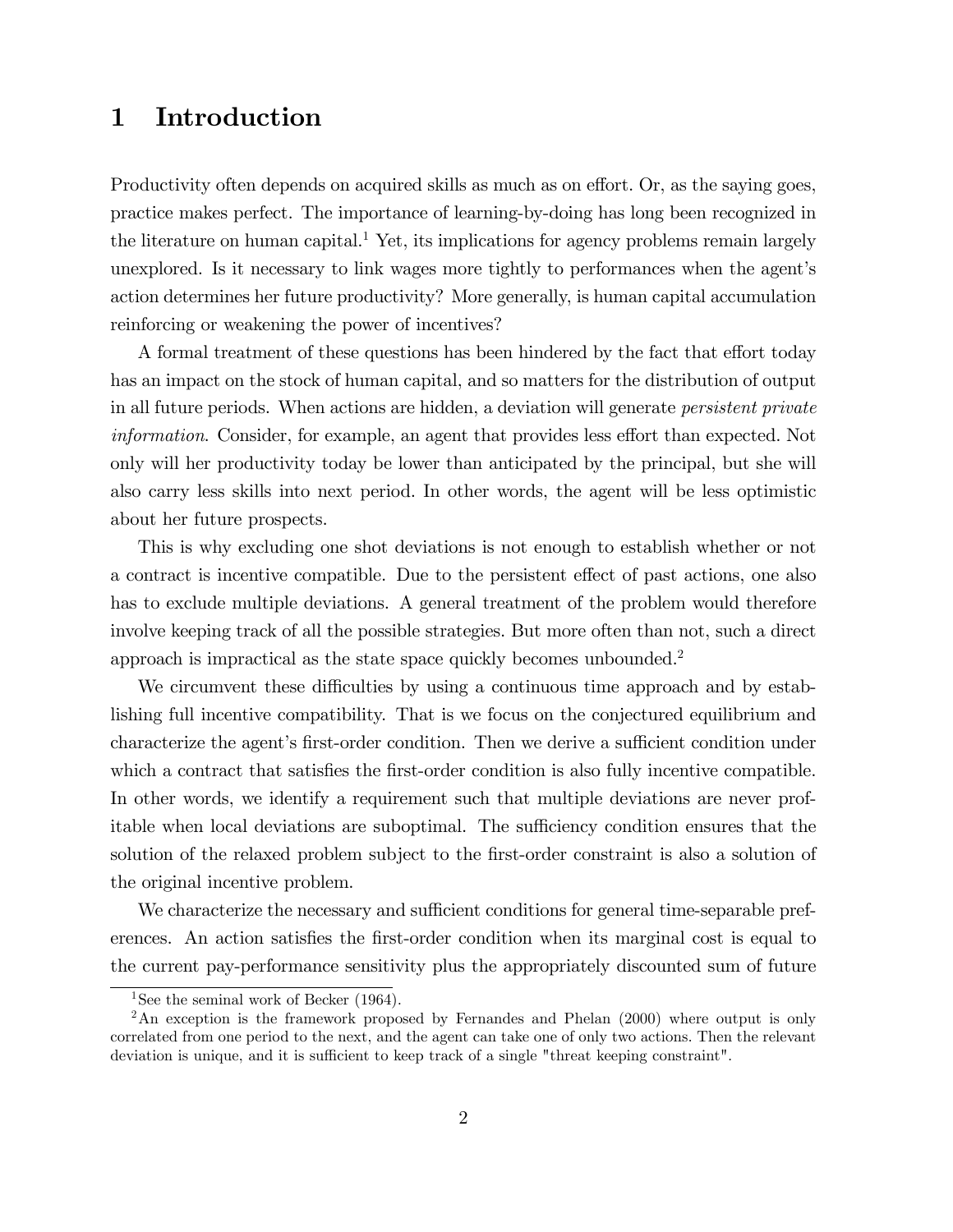sensitivities. The first component is standard and corresponds to the solution in Sannikov  $(2008)$ , where the agent cannot accumulate human capital. Specific to our problem is the addition of future sensitivities: A positive deviation in effort increases the stock of human capital which raises expected output in all periods. From the principal's standpoint, this creates a series of output surprises whose returns in utils are by deÖnition proportional to the sensitivity coefficients. Since performance and pay are positively correlated, it follows that the value of private information is also positive. Hence, learning-by-doing strengthens the power of incentives by relaxing the incentive constraint. The agent adds the benefits of higher skills in the future to the current returns, which makes her more eager to provide effort.

In order to go further than the description of the incentive constraints, we analyze the optimal contract when agents have CARA utility. This specification allows us to solve for the optimal contract in closed form because it neutralizes the wealth effect. The solution confirms the insights gathered from the analysis of the first-order condition: Human capital accumulation lowers the cost of incentives provision, thereby reducing the distance between the Pareto frontier and the first-best allocation. The principal is able to offer better insurance so that wages becomes less tightly linked to performances when the agent learns by doing.

Related literature. This paper is closely related to the companion paper by Jovanovic and Prat  $(2013)$  which studies incentive contracts when the agent's type is initially unknown but gradually revealed over time.<sup>3</sup> The learning process also leads to persistent private information because the agent can manipulate the principalís beliefs by providing a different level of effort than expected. In contrast with learning-by-doing, the value of private information is negative: Following a negative deviation from the recommended action, the agent becomes more optimistic about her type than the principal. This is why learning weakens the power of incentives whereas human capital strengthens it.

More generally, this paper belongs to a burgeoning strand of research that uses continuous time techniques to study the design of dynamic incentives in environments featuring persistent information. The seminal paper on the issue is Williams (2011). It studies a reporting problem with a persistent hidden state. Williams also uses a first-order approach to derive the incentive constraints but our proof differs: Whereas his approach relies

<sup>&</sup>lt;sup>3</sup>He et al. (2012) extends Jovanovic and Prat (2013) by introducing hidden savings and effort costs which are convex instead of linear.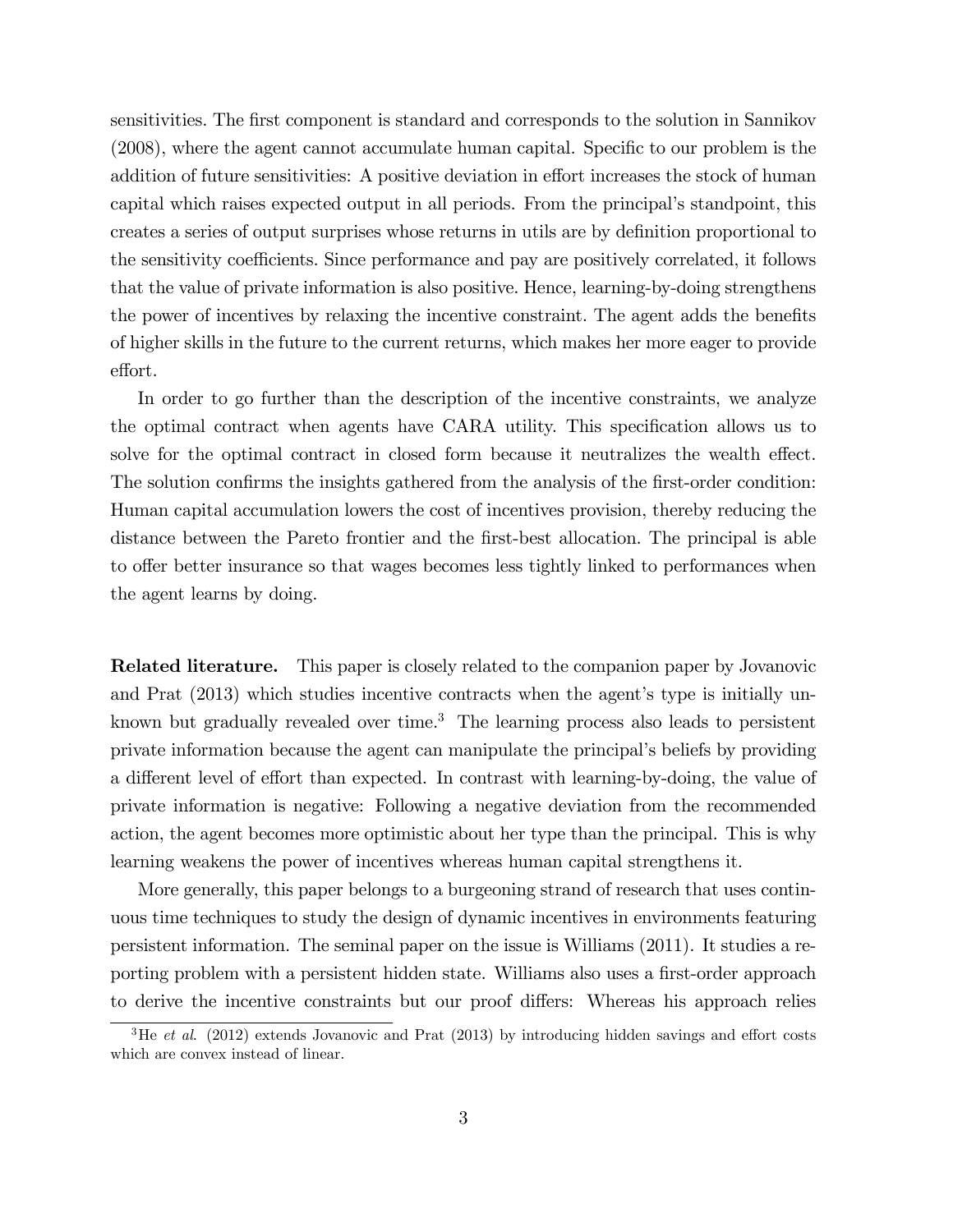on the stochastic maximum principle, we use instead a variational argument originally proposed by Cvitanić *et al.* (2009).

For concreteness, we are interpreting our source of persistency as arising from human capital accumulation. But this is actually a restrictive interpretation. Given the partial equilibrium nature of our analysis, nothing prevents reader from favoring alternative mechanism. For example, one may think of the long-run impact that CEO's actions have on firm performance. This is precisely the interpretation favored by Sannikov (2012) in its recent paper about long-run incentives. Aside from deriving similar incentive constraints, Sannikov proposes to replace the original state variables by their Lagrange multipliers. He uses this method to characterize contracts when the agent's utility is separable in consumption and leisure. The model shows that optimal payments can be postponed beyond the termination of the relationship.

Outline of the paper. The structure of the problem is described in Section 2. We present the first-order approach in Section 3 where we derive both necessary and sufficient conditions. In Section 4, we restrict our attention to agents with CARA utility. We derive the principalís value function in closed-form and characterize the dynamics of wages. Section 5 concludes whereas the proofs of the Propositions and Corollaries are relegated to the Appendix.

### 2 The Contracting Problem

Technology. The agent's effort  $a_t \in \mathcal{A} \subset \mathbb{R}$  has two effects. First, it raises output in the current period. This immediate benefit is followed by a permanent one, as agents learn by doing. Effort adds to the stock of human capital  $h$  which evolves as follows

$$
dh_t = (a_t - \delta h_t) dt , \text{ with } \delta \ge 0.
$$

This specification accounts for the natural obsolescence of skills as  $h$  decreases at the rate  $\delta$ . In order to offset the depreciation of her human capital, the agent has to provide some effort whose return in units of human capital is assumed to be linear. Thus the *cumulative*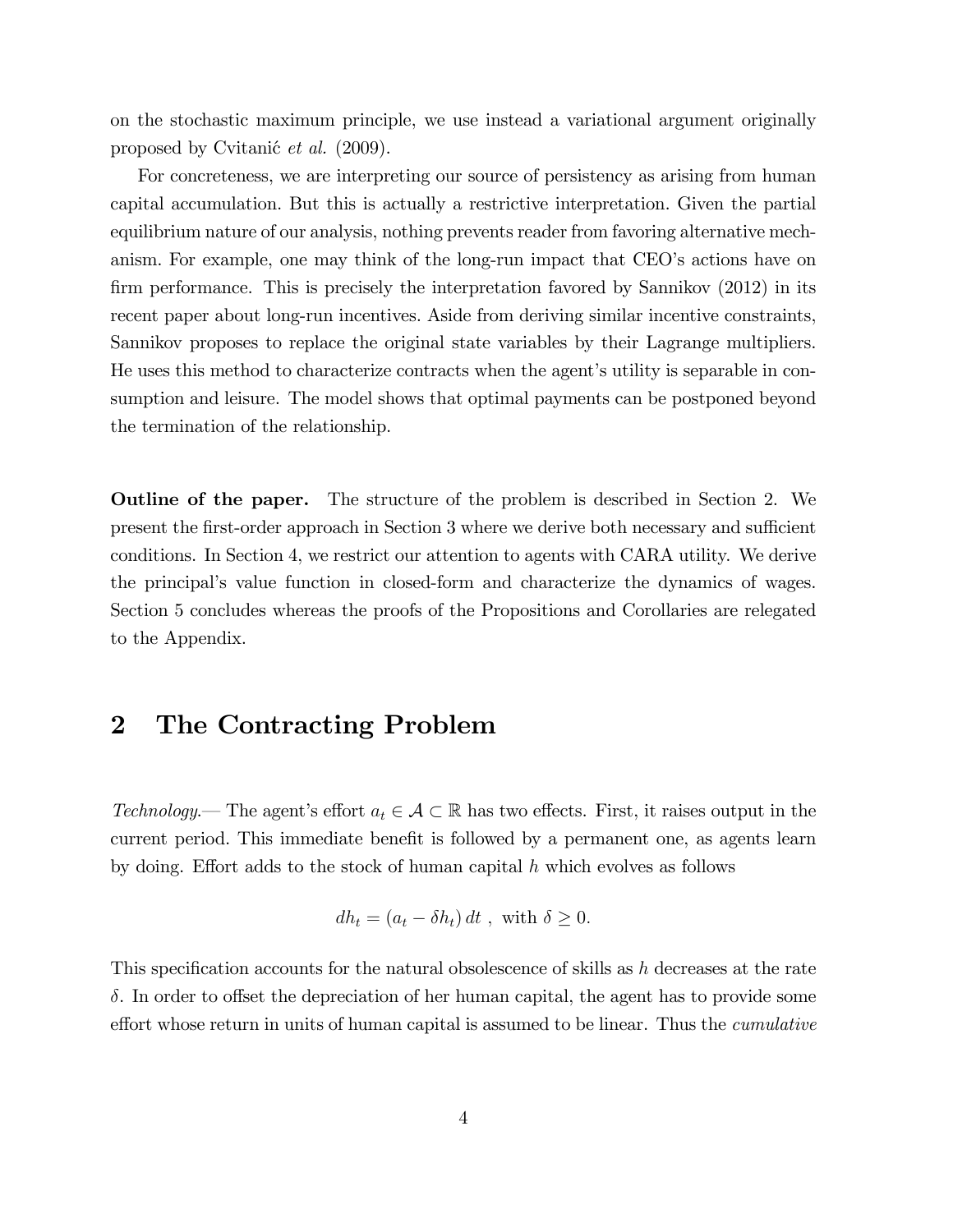output  $Y_t$  produced by the agent up to time t obeys the following dynamic

$$
Y_t = \int_0^t (a_s + h_s)ds + \int_0^t \sigma dZ_s , \qquad (1)
$$

where  $Z_t$  is a standard Brownian Motion. Productivity is therefore given by the sum of effort plus the stock of human capital. The agent knows both her action and skill level. By contrast, the principal only observes output and the noisiness of the technology prevents him from observing the action taken by the agent as well as her skill level.

Contract.—We analyze long-term contracts that last until date  $T$  and whose payments  $w_t$  can depend on the output history  $\{Y_s; s \in [0,T]\}$  in an arbitrary way. More formally, let  $(\Omega, \mathcal{F}, P)$  denote the probability space on which the Brownian motion Z is defined. Since output paths are random elements of the space  $\Omega$ ,  $w : [0, T] \times \Omega \to \mathbb{R}$  is a mapping that associates a wage to any event  $\omega \in \Omega$ . The information available to the principal does not include effort. It is therefore restricted to the filtration  $\mathcal{F}_t^Y \triangleq \sigma(Y_s; 0 \le s \le t)$ generated by Y, whose augmentation we denote  $\mathbb{F}^{Y} \triangleq \{ \mathcal{F}_{t}^{Y} \}$  $t\geq0$ , and so the mapping w must be  $\mathbb{F}^{Y}$ -measurable.

Preferences.— The agent chooses her effort and receives the flow utility  $u(w_t, a_t)$  in return. We assume that the instantaneous utility function  $u(w, a) \in C^{2,2}(\mathbb{R} \times \mathcal{A})$ . Preferences are time additive with discount rate  $\rho > 0$  so that the agent's preferences as of time 0 read

$$
\mathcal{U}_0 \triangleq \int_0^T e^{-\rho t} u \left( w_t \left( \omega \right), a_t \right) dt + e^{-\rho T} U \left( W_T \left( \omega \right) \right) , \qquad (2)
$$

;

with terminal utility  $U(W) \in C^1(\mathbb{R})$ . The principal is risk neutral and seeks to maximize the discounted áow of output net of wages and terminal payment. The optimal contract w and agent's strategy a are therefore chosen so as to optimize the principal's expected profit

$$
\pi_0 \triangleq E^a \left[ \int_0^T e^{-\rho t} \left( dY_t - w_t \right) dt - e^{-\rho T} W_T \left( \omega \right) \right]
$$

under the expectation  $E^a$  associated to the agent's strategy. Maximization is performed subject to the participation constraint at time 0, i.e.,  $E^a$  [ $\mathcal{U}_0$ ]  $\geq \underline{\mathcal{U}}$  for an exogenously given  $\underline{\mathcal{U}}$ ; and to the incentive constraint  $\underline{\mathcal{U}} \ge E^{\hat{a}} [\mathcal{U}_0]$  for all feasible strategies  $\hat{a}$ . The incentive constraint is too general to be handled analytically. We explain in the following section how it implies a necessary condition that can be used to characterize incentive compatible strategies.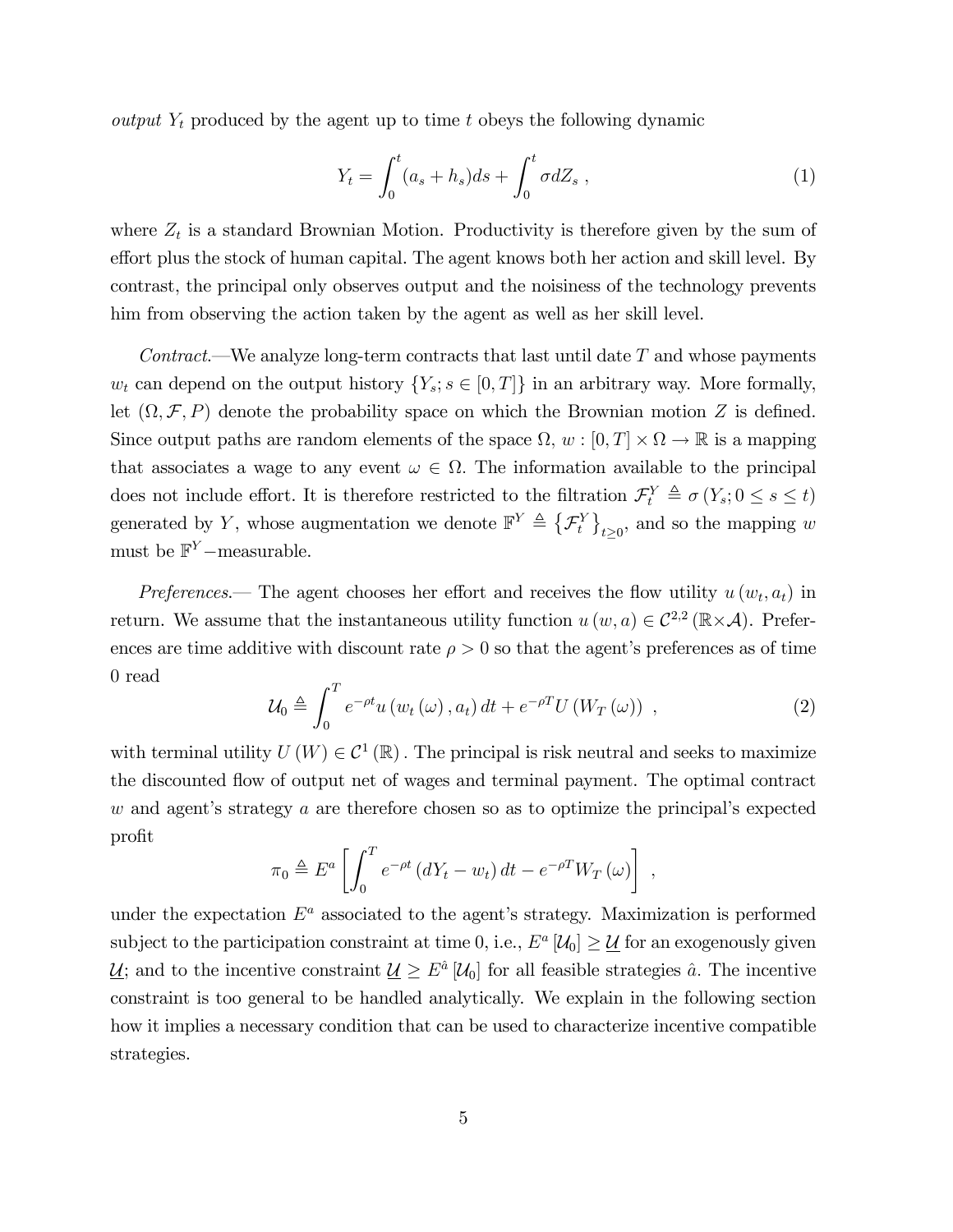### 3 Incentive Constraints

We use a first-order approach to determine whether strategies are incentive compatible. We assume that the agent has not deviated in the past and derive a necessary condition under which local deviations cannot be optimal. Then we generalize the analysis to arbitrary strategies and obtain a sufficient conditions which can be combined with the necessary condition to establish optimality of the agent's strategy, under both local and global deviations. This second step is crucial because the stock of human capital depends on past actions. Because of this persistence, excluding local deviation does not ensure that agents will not use multiple deviations.

#### 3.1 Necessary condition

The agent chooses her effort so as to maximize her continuation value

$$
v_t \triangleq \max_{a \in \mathcal{A}} E_t^a \left[ \int_t^T e^{-\rho(s-t)} u(w_s, a_s) ds + e^{-\rho(T-t)} U(W_T) \right], \qquad (3)
$$

As explained before, the earning process  $w_t$  depends on the whole output path and is therefore non-Markovian. The optimal control of non Markovian processes can be analyzed using a martingale approach. Intuitively, one can think of the agent as controlling the distribution of outputs, and consequently wages, through his choice of effort. This is formally equivalent to choosing the probability measure over realizations of  $w_t$  and has the advantage that the Radon–Nikodym derivative associated to a given effort path is Markovian, which renders the problem amenable to standard optimization techniques.

**Proposition 1** There exists a unique decomposition of the agent's continuation value

$$
dv_t = [\rho v_t - u(w_t, a_t)] dt + \gamma_t \sigma dZ_t , \qquad (4)
$$

$$
v_T = U(W_T) \t{,} \t(5)
$$

where  $\gamma$  is a square integrable process. The necessary condition for  $a_t$  to be an optimal control reads

$$
\left[\gamma_t + E_t^a \left[ \int_t^T e^{-(\rho + \delta)(s-t)} \gamma_s ds \right] + u_a \left( w_t, a_t \right) \right] \left( a - a_t \right) \leq 0 , \tag{6}
$$

for all  $a \in \mathcal{A}$ .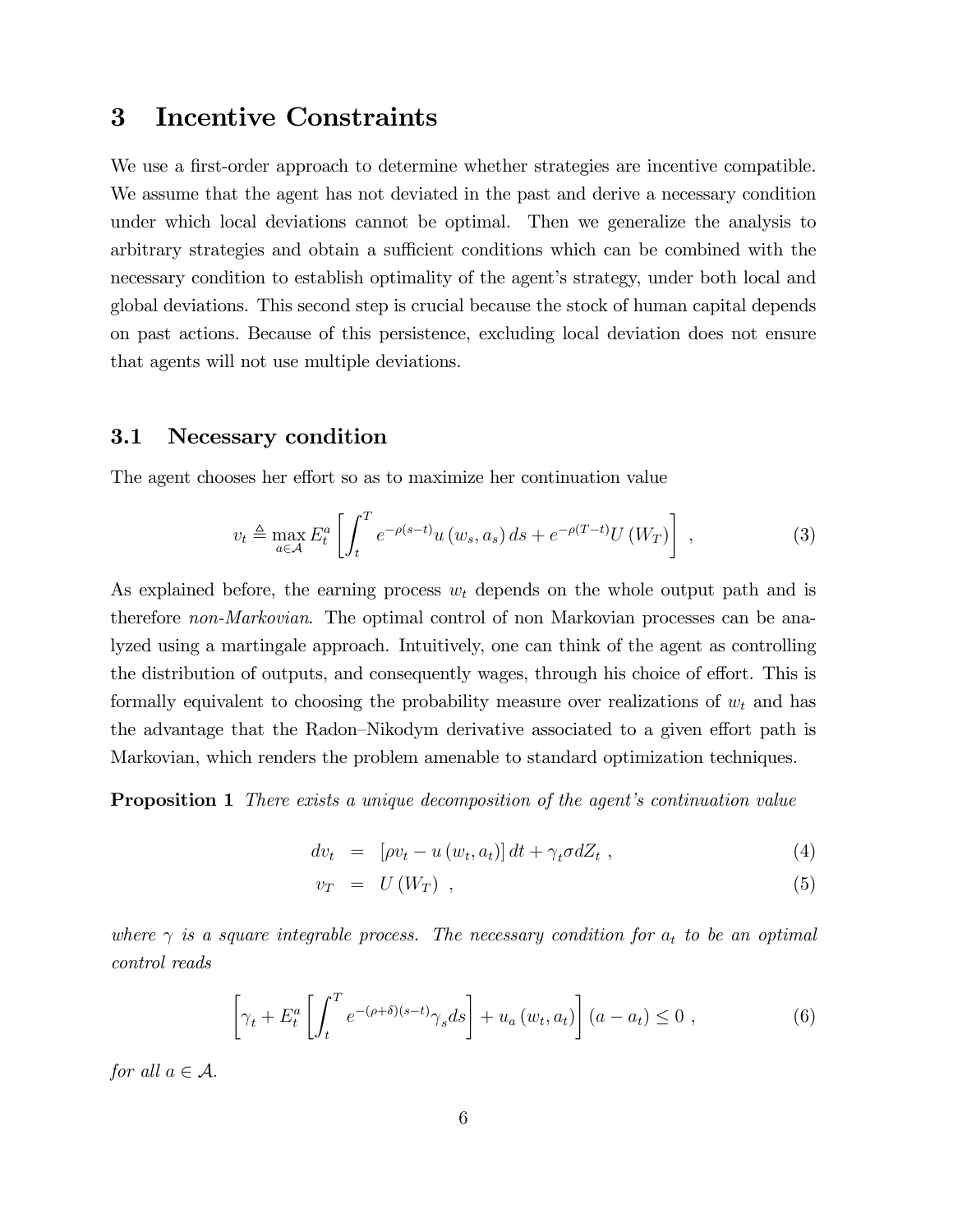When effort is positive and the necessary condition binds,  $(6)$  is equivalent to

$$
-u_a(w_t, a_t) = \gamma_t + E_t^a \left[ \int_t^T e^{-(\rho + \delta)(s-t)} \gamma_s ds \right], \qquad (7)
$$

which basically ensures that marginal costs and marginal returns are identical. The marginal costs of an additional unit of effort is equal to  $-u_a(w_t, a_t)$ . Its benefits are twofold. First, the technology of production is such that effort raises the output flow one for one. The benefit in utils of such an increase is by definition equal to  $\gamma_t$ , since it measures the sensitivity of the promised value with respect to output. There is also a second effect due to the persistent impact that effort has on the stock of human capital. One more unit of effort today raises the  $\tau$ -periods ahead value of h, and thus output, by  $\exp(-\delta \tau)$ . As for the future benefits, their value in utils is obtained multiplying the output shift by the expected value of  $\gamma$ . Discounting all these future gains at rate  $\rho$  and summing them, one obtains the integral on the right hand side of (7).

To see that human capital strengthens the power of incentives, it is instructive to let  $\delta$  diverges to infinity. Then agents cannot accumulate any human capital because their stock of knowledge immediately depreciates. The integral in (7) converges to zero and we recover the standard incentive constraint in Sannikov (2008). The integral converges to zero from above because incentives can be positive solely if  $\gamma > 0$ . It follows that in order to implement a given effort  $a_t$  at a given wage  $w_t$ , the sensitivity coefficient  $\gamma_t$ with full depreciation must be higher. In other words, contracts without human capital accumulation link pay more tightly to performance, which lowers the welfare of the riskaverse agent.<sup>4</sup>

#### 3.2 Sufficient conditions

We focus on contracts that fulfill the necessary condition  $(6)$ . The first-order approach is justified solely if the resulting solution satisfies the general incentive constraints, that is if it rules out both local and global deviations. However, this is not guaranteed in our set-up because any departure from expected effort drives a permanent wedge between the expectations of the agent and that of the principal. The following proposition provides a sufficient condition under which a contract satisfying the relaxed constraint (6) is indeed fully incentive compatible.

 $4$ The argument is mostly heuristic because both wages and effort are endogenous. Yet, we will see that its intuition is valid when we solve for the optimal contract under CARA utility.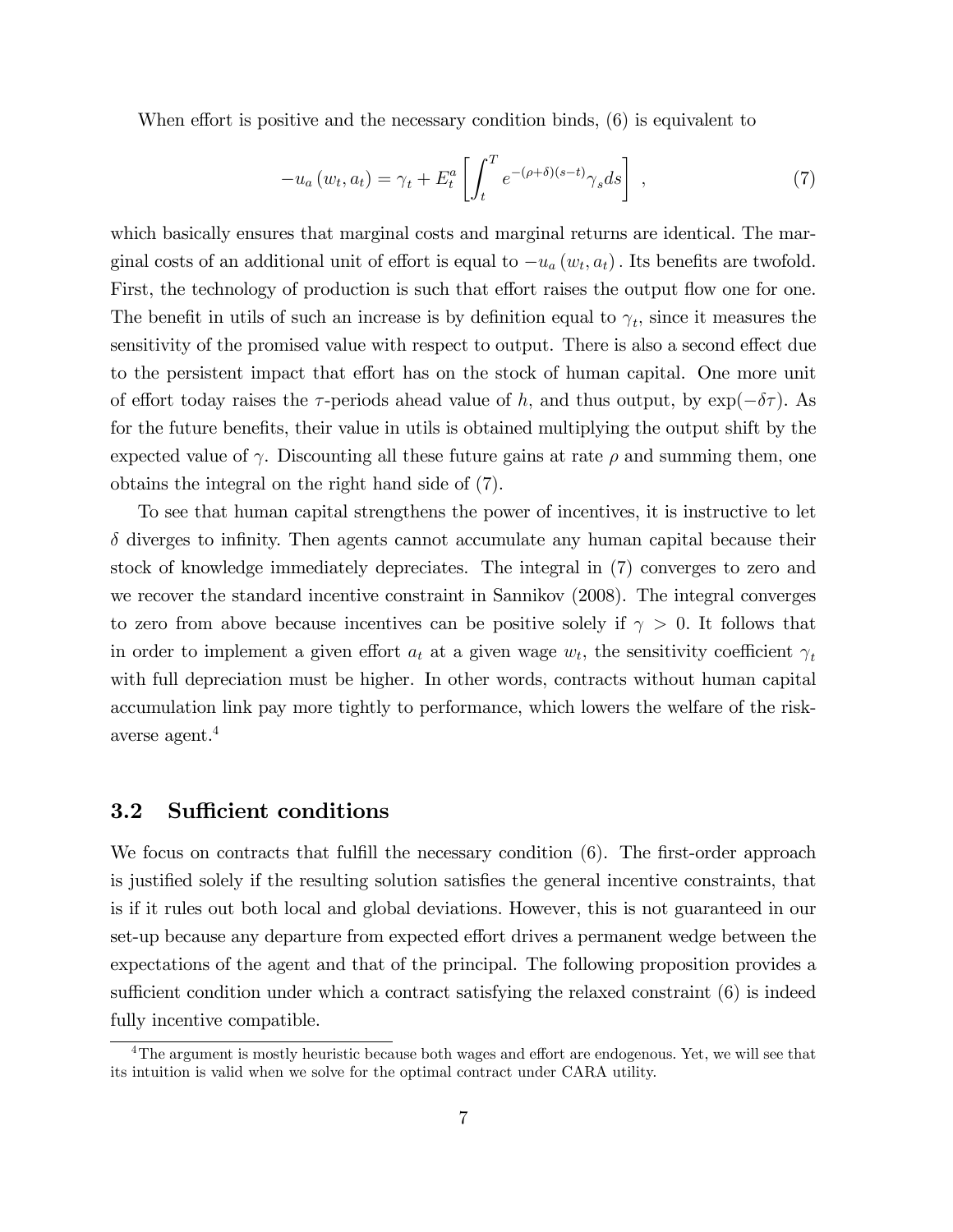**Proposition 2** Let  $p_t \triangleq E\left[\int_t^T e^{-(\rho+\delta)(s-t)} \gamma_s ds\right]$  denote the value of private information. It admits a unique decomposition

$$
dp_t = [(\rho + \delta) p_t - \gamma_t] dt + \vartheta_t \sigma dZ_t , \qquad (8)
$$

$$
p_T = 0 \t{,} \t(9)
$$

where  $\vartheta$  is a square integrable process. A control  $a_t$  is incentive compatible if (6) and

$$
2u_{aa}(w_t, a_t) \ge \vartheta_t \tag{10}
$$

are true for almost all  $t \in [0, T]$ .

Condition  $(10)$  is sufficient but not necessary: A contract might violate it and be nonetheless fully incentive compatible. It cannot be checked before solving for the contract since  $w_t$ ,  $a_t$  and  $\vartheta_t$  are all endogenous. But one can use (10) ex-post, that is once a contract satisfying the relaxed condition  $(6)$  has been identified. We show in the next section how the whole procedure works when the agent's utility function is CARA.

## 4 Incentive Contracts under CARA Utility

We assume that the agent's per-period utility is CARA

$$
u(w, a) = -\exp(-\theta (w - \lambda a)), \text{ with } \lambda \in (0, 1), \theta > 0,
$$
\n(11)

and  $a \in \mathcal{A} = (0, 1]$ . CARA utility functions have the advantage of ruling out wealth effects. The parameter  $\theta$  measures the degree of risk aversion exhibited by the agent, while the requirement that  $\lambda < 1$  ensures that maximal effort  $a = 1$  is also the first best action. In order to focus on incentive providing contracts, we exclude 0 from the set  $A$  of implementable actions. We introduce later the possibility to retire the agent and derive the condition under which it is optimal to terminate incentives provision.

For tractability, we let the contracting horizon T diverges to infinity.<sup>5</sup> The principal's

 $5$ The solution of the infinite horizon problem is also the limit of a sequence of finite horizons problems. Following the same steps as in Jovanovic and Prat (2013), one can show that, when the terminal utility  $\rho U(W_T) = -\exp(-\theta \rho W_T)$ , the profits derived from incentives contracts with horizon T converge as  $T \to \infty$  to the solution of the infinite horizon problem. This constructive approach circumvents the lack of mutually absolutely continuous measure in the limit.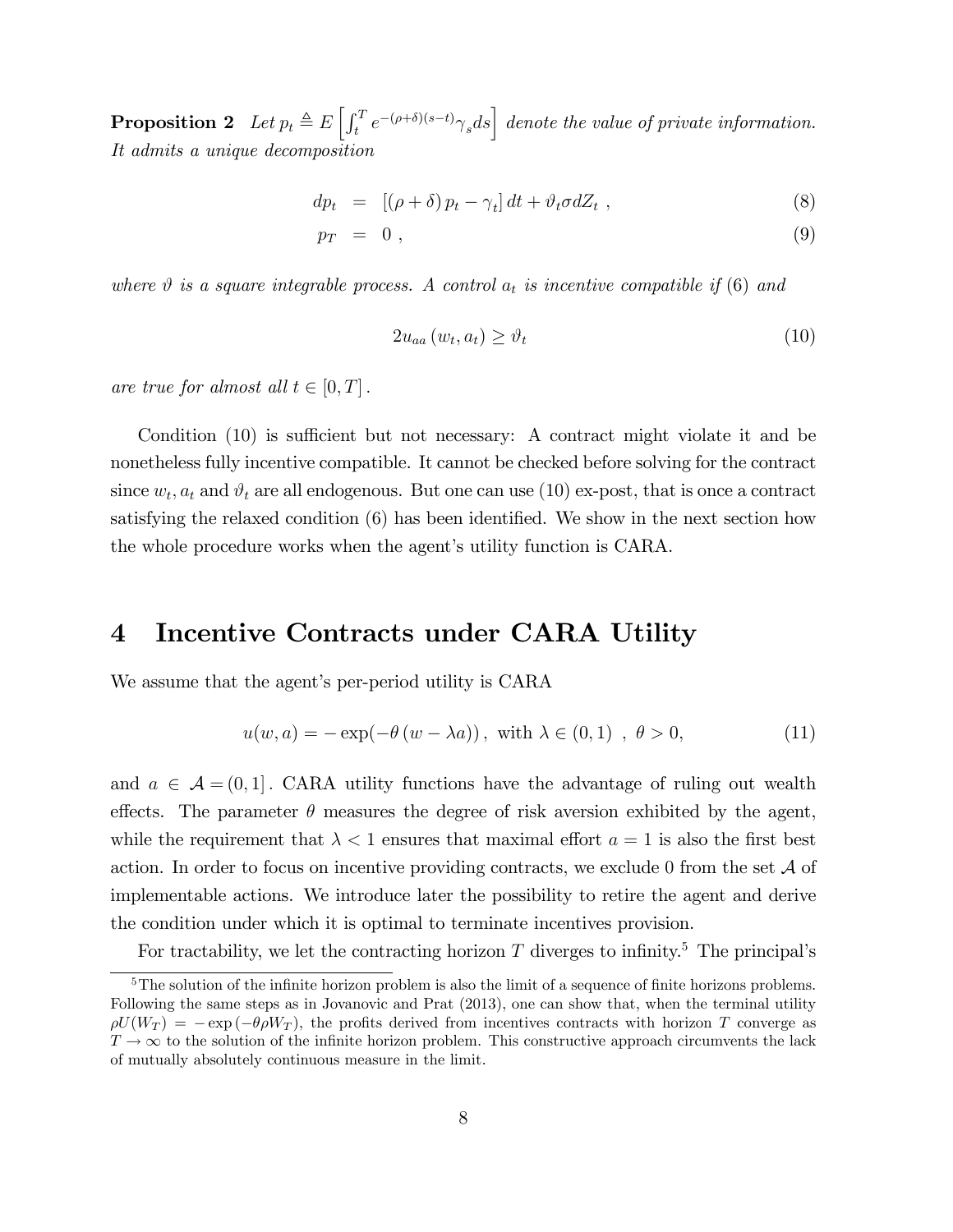problem reads

$$
\pi_t = \max_{\{a,w,\gamma,\vartheta\}} E_t^a \left[ \int_t^\infty e^{-\rho(s-t)} \left( a_s + h_s - w_s \right) ds \right],
$$

subject to the incentive constraint

$$
-u_a(w_t,a_t)=\gamma_t+p_t,
$$

and the laws of motion of the state variable

$$
dv_t = [\rho v_t - u (w_t, a_t)] dt + \gamma_t \sigma dZ_t,
$$
  
\n
$$
dp_t = [(\rho + \delta) p_t - \gamma_t] dt + \vartheta_t \sigma dZ_t,
$$
\n(12)

along with their transversality conditions,  $\lim_{s\to\infty} E_t \left[ e^{-\rho s} v_s \right] = \lim_{s\to\infty} E_t \left[ e^{-(\rho+\delta)s} p_s \right] =$ 0. We relegate the derivations to the Appendix and report the expression of the expected wage bill in the following Proposition.

**Proposition 3** It is optimal to set  $a_t = 1$  for all t. The expected wage bill of the optimal contract can be expressed as a function of the promised value v only. It reads

$$
\rho B\left(v\right) \triangleq \rho E_t^a \left[ \int_t^\infty e^{-\rho(s-t)} w_s ds \right] = \lambda - \frac{\ln\left(-\rho v\right)}{\theta} - C \ . \tag{13}
$$

The constant  $C$  is equal to

$$
C = \frac{\ln(k/\rho)}{\theta} + \frac{\rho - k}{\rho \theta} - \frac{(\sigma \lambda)^2 \theta}{2\rho} \left[ k \left( \frac{k + \delta}{k + \delta + 1} \right) \right]^2 ,
$$

where  $k$  is the unique positive root of the cubic equation

$$
k^3 \left(\theta \lambda \sigma\right)^2 + k^2 \left[\left(\theta \lambda \sigma\right)^2 \delta + 1\right] + k \left(\delta + 1 - \rho\right) - \rho \left(\delta + 1\right) = 0 \tag{14}
$$

To see why the expected wage bill does not depend on  $p$ , replace the incentive constraint into the law of motion (12) to obtain

$$
dp_t = [(\rho + \delta + 1) p_t + u_a(w_t, a_t)] dt + \vartheta_t \sigma dZ_t.
$$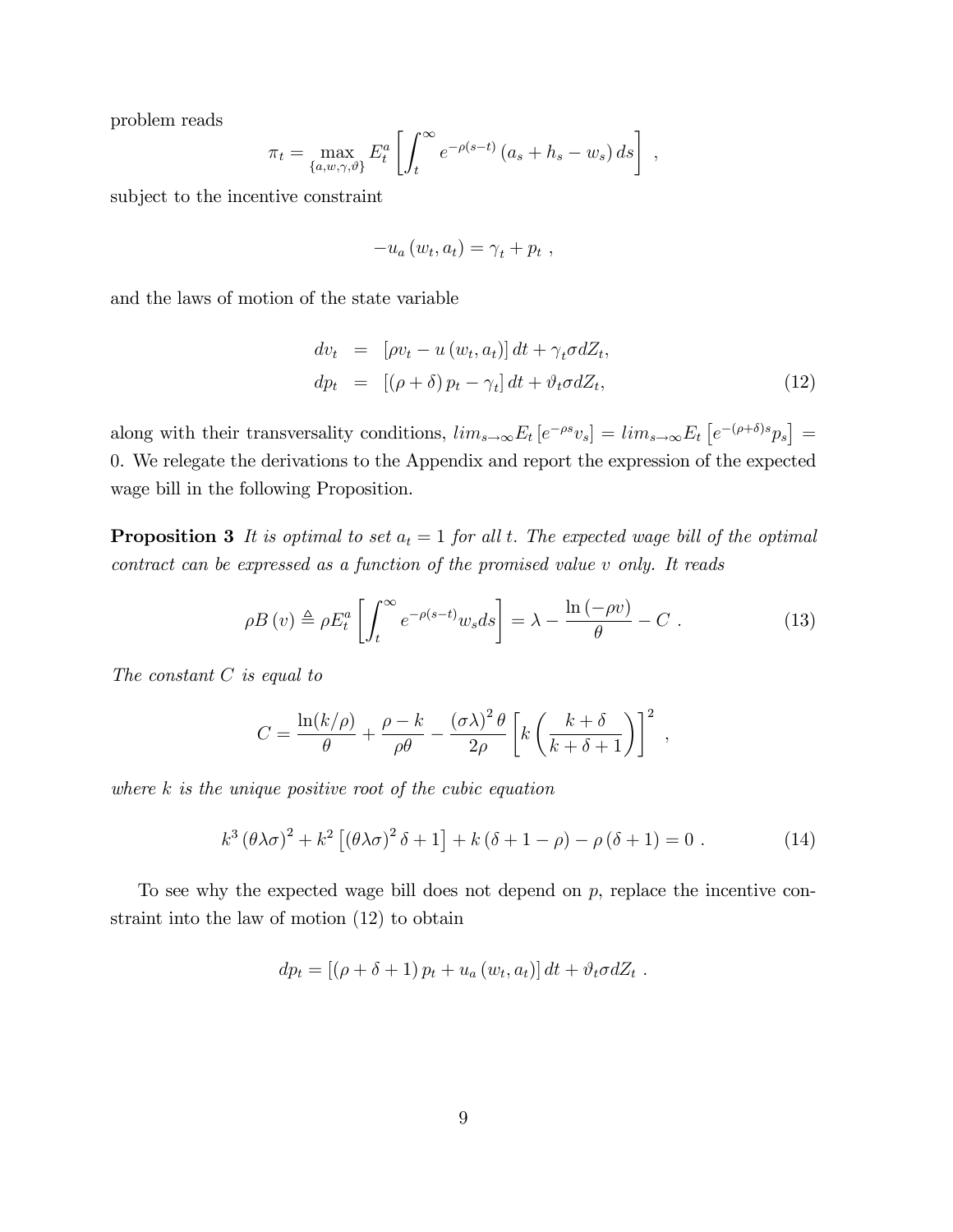The state variable  $p$  is therefore equivalent to

$$
p_t = -E_t^a \left[ \int_t^\infty e^{-(\rho + \delta + 1)(s-t)} u_a(w_s, a_s) ds \right] .
$$

Under our CARA specification, marginal and total utilities are proportional as  $u_a(\cdot)$  =  $\theta \lambda u$  (.). We show in the proof of Proposition 3 that this property ensures that the ratio  $p_t/v_t$  remains constant over time. This is why the promised value encapsulates all the relevant information.

Expected profits  $\pi$  directly follow from the wage bill as

$$
\rho \pi(h_t, v_t) = \rho E_t^a \left[ \int_t^\infty e^{-\rho(s-t)} \left( h_s + a_s - w_s \right) ds \right] = \frac{\rho h_t + 1}{\rho + \delta} + 1 - \rho B(v_t) \quad . \tag{15}
$$

Given that effort remains equal to 1, the stock of human capital  $h_t = (1 - e^{-\delta t})/\delta$  is deterministic and gradually converges to its steady-state level  $\bar{h} \triangleq \lim_{t \to \infty} h_t = 1/\delta$ .

By contrast, the expected wage bill evolves stochastically so as to satisfy the promise keeping constraint. To understand the intuition behind  $(13)$ , consider first the term involving the promised value:  $\lambda - \ln(-\rho v)/\theta$ . Given the specification (11) of the utility function, the cost of delivering value  $v$  through a constant income stream is equal to  $-\ln(-\rho v)/\theta$ , whereas  $\lambda$  compensates the disutility incurred by the agent for providing full effort. Hence,  $\lambda - \ln(-\rho v)/\theta$  is equal to wages in first best environments where the principal is able to perfectly insure the agent. But this implies that C measures the perperiod costs of incentive provision or, in other words, the loss induced by the information problem. Perhaps surprisingly, the loss does not depend on the level of the promised value. This feature is due to the CARA specification and its lack of wealth effect, which implies that incentives provision does not become costlier as the agent gets richer.

It is not immediately clear how the constant  $C$  varies with the model's parameters, mostly because it depends on the root of a cubic equation. We show in the Appendix that the root  $k$  always exists, is unique and decreasing in the rate of decay of human capital  $\delta$ . As C is increasing in k, Corollary 1 immediately follows.

#### **Corollary 1** The expected wage bill  $B(v)$  is increasing in  $\delta$ .

The less persistent human capital is, the higher the costs of motivating the agent. In particular, it is always more expensive to induce full effort when there is no human capital accumulation, i.e., when  $\delta$  diverges to infinity. This is in line with our discussion of the first order condition  $(7)$  at the end of Section 3.2: Learning-by-doing relaxes the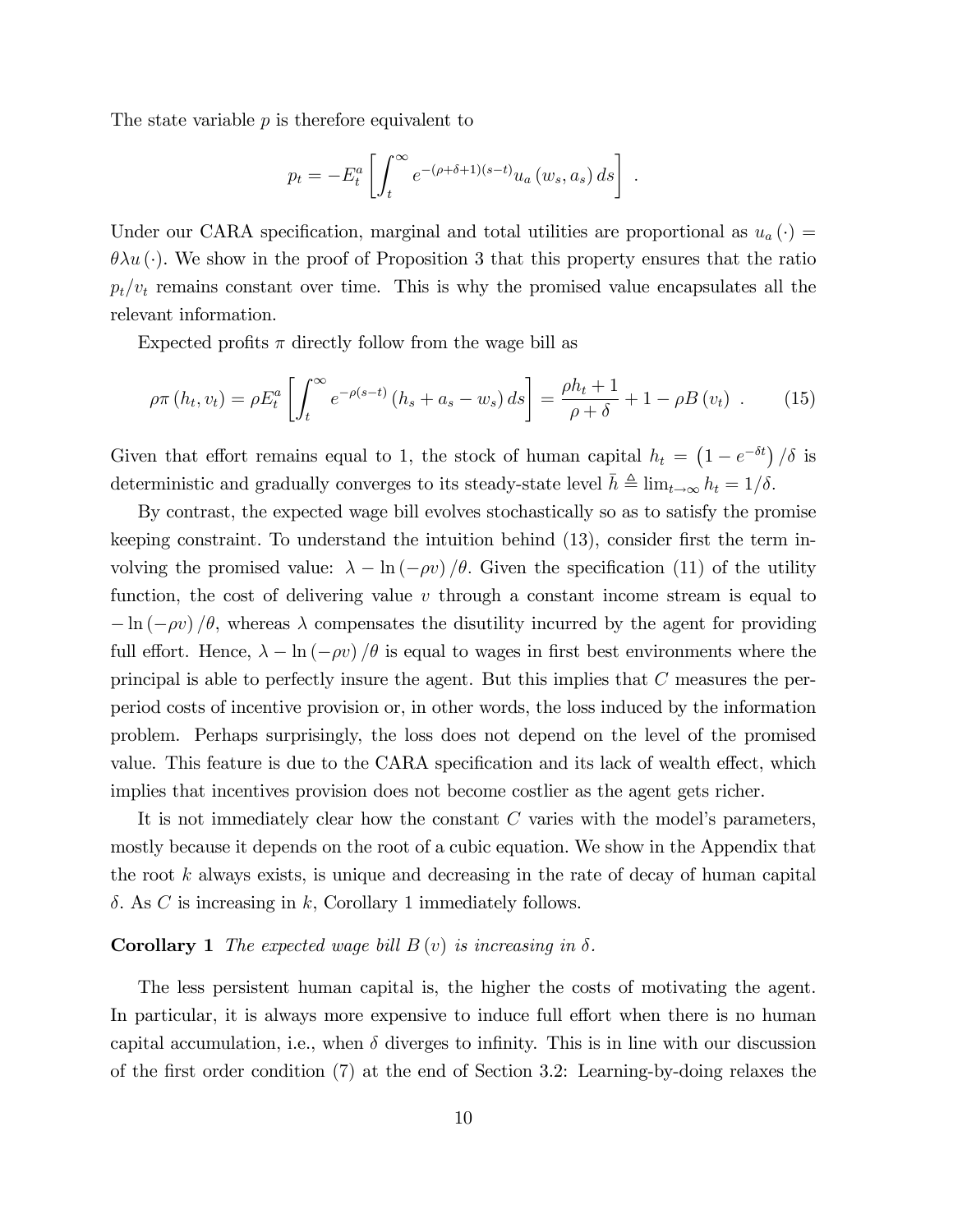

Figure 1: Costs of Incentive Provision. Parameters:  $\rho = 0.1, \lambda = 0.5, \sigma = 1, \theta = 10$ .

incentive constraint because agents add future output gains to the immediate benefit of effort provision.

Figure 1 illustrates our finding. It depicts the per-period costs  $C$  of incentive provision as a function of  $\delta$  and  $\sigma$ . The costs are increasing in output volatility  $\sigma$  because it lowers the signal/noise ratio. This makes it more difficult to identify shirkers which raises the costs of eliciting effort. The information problem vanishes as  $\sigma$  goes to zero because the the principal can perfectly infer the actual level of effort. Since  $C$  measures the distance from the first best contract, its value converges to zero with  $\sigma$ . Turning our attention to  $\delta$ , we see that Corollary 1 is indeed confirmed by the simulation: Losses are unambiguously increasing in  $\delta$ .

*Wage dynamics.* It is instructive to analyze how wages evolve over time in order to understand why the cost of delivering a given promised value is decreasing in the persistence of human capital. It is shown in the proof of Proposition 3 that the sensitivity of the promised value reads<sup>6</sup>

$$
\gamma_t = -\frac{1}{\theta \lambda \sigma^2} \left(\frac{\rho}{k} - 1\right) v_t.
$$

Since  $\partial k/\partial \delta < 0$ , it is clear that  $\partial \gamma/\partial \delta > 0$ . The less persistent human capital is, the

<sup>&</sup>lt;sup>6</sup>The sensitivity coefficient  $\gamma$  is unambiguously positive because v is negative and, as shown in the proof of Corollary 1,  $\rho > k$ .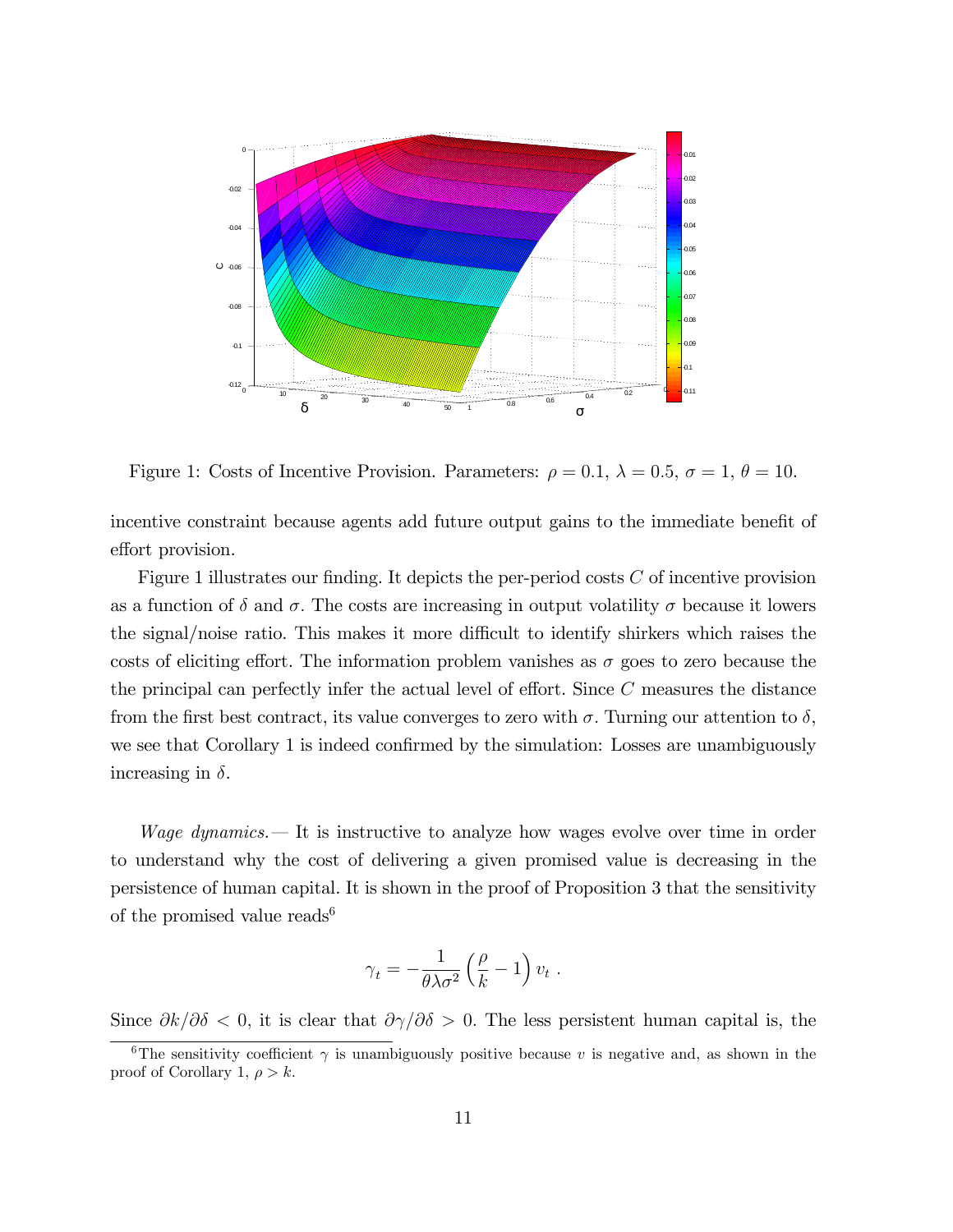more volatile the continuation value. This is why the expected wage bill has to be higher in order to compensate the agent for her greater exposure to risk.

We can also characterize the effect that  $\delta$  has on the drift of v. Reinserting optimal wages  $w(v) = -\ln(-kv)/\theta + \lambda$  into (4), we find that

$$
dv_t = v_t (\rho - k) dt + \gamma_t \sigma dZ_t.
$$

The trend is negative<sup>7</sup> which shows that the principal finds it optimal to frontload transfers. This process of immiserization is common in models of full commitment with CARA utility. More interestingly, the drift coefficient is decreasing in  $\delta$  as  $\partial k/\partial \delta$  < 0. Learningby-doing counteracts the agent's immiserization. It become more profitable to backload payments when actions have a persistent effect because agents take these future benefits into account, which relax the incentive constraint. However, since  $\rho$  is superior to k even when  $\delta = 0$ , the immiserization channel always dominates.<sup>8</sup>

In order to derive similar insights for wages, we apply Ito's lemma to  $w(v) = -\ln(-kv)/\theta$ +  $\lambda$  and find that  $w_t$  obeys

$$
dw_t = \frac{1}{\theta} \left[ \left( k - \rho + \frac{1}{2 (\theta \lambda \sigma)^2} \left( \frac{\rho}{k} - 1 \right)^2 \right) dt + \frac{1}{\theta \lambda \sigma} \left( \frac{\rho}{k} - 1 \right) dZ_t \right].
$$

As expected, wages fluctuate more when v is volatile, that is when  $\delta$  is higher. By contrast, the impact of  $\delta$  on the deterministic component of the wage schedule turns out to be ambiguous. As discussed above, human capital persistence creates some backloading which directly raises the coefficient of the drift. But it also lowers the volatility of  $v$  and, since wages are convex in  $v$ , this puts some downward pressure on wages. The simulation reported in Figure 2 illustrates that, for some parameter values, the drift of w can be increasing in  $\delta$  because of the volatility channel.

Full Incentive Compatibility.  $\sim$  We have used the relaxed incentive problem to derive optimal contracts. We still have to establish that they satisfy, not only the first order condition, but also the global incentive constraint. As stated in the following Corollary, this is indeed the case.

<sup>&</sup>lt;sup>7</sup>We show in Corollary 1 that  $\rho > k$ , whereas  $v < 0$  follows from the specification (11) of the utility function.

<sup>&</sup>lt;sup>8</sup>This will not necessarily be true if we allowed effort to have a cumulative effect, i.e., if we let  $\delta$  be negative. Then persistence may even lead to backloaded transfers.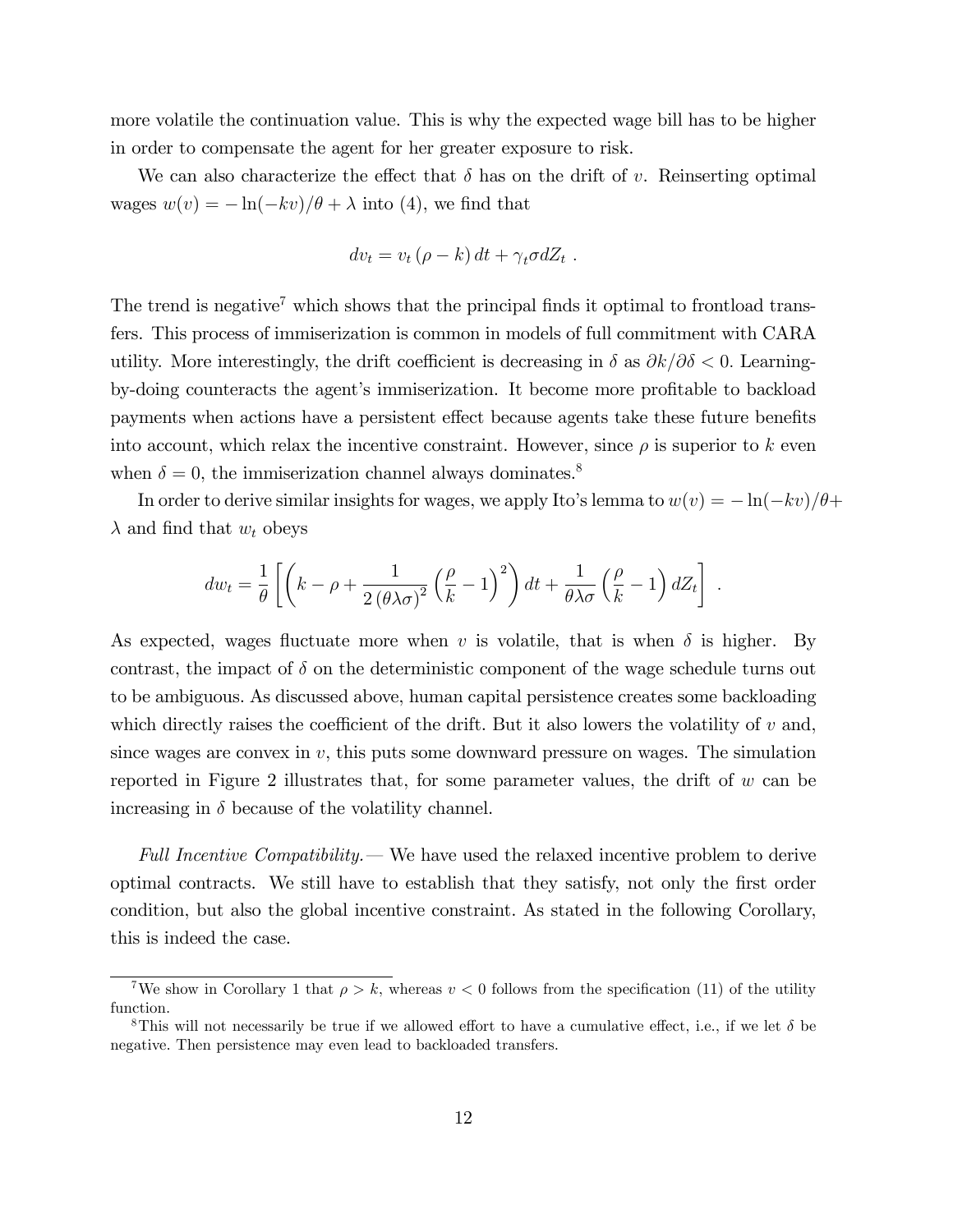

Figure 2: Drift and Volatility of Wages as a function of  $\delta$ . Parameters:  $\rho = 0.1$ ,  $\lambda = 0.5$ ,  $\sigma = 1$ ,  $\theta = 10$ .

Corollary 2 The contract described in Proposition 3 is fully incentive compatible because it satisfies both necessary and sufficient conditions,  $(7)$  and  $(10)$  respectively.

One should expect that full incentive compatibility is ensured for high enough  $\delta$  because the model converges to a standard contracting problem without persistence. Then we know from the work of Schättler and Sung (1993) that, as long as the first order condition is fulfilled, global optimality in continuous time settings without persistence is not an issue. Recent papers by Williams (2011) or Jovanovic and Prat (2013) show that this is not anymore true when actions have a lasting effect. One usually has to impose a bound on the degree of persistence in order to exclude multiple deviations. Interestingly enough, such restrictions are not required in our model, at least when  $\delta$  is restricted to positive values so that the effect of effort do not cumulate over time. Determining whether this result is due to the particular structure of our model, or to a more general property arising from the complementarity between effort and persistence, is an interesting issue whose resolution we leave for further research.

Retirement. The principal may decide to retire the agent instead of paying the compensation required to extract effort. Retirement is profitable when the condition below is satisfied.

**Corollary 3** When  $1 + 1/(\rho + \delta) < \lambda - C$ , it is optimal to retire the agent. Otherwise, the contract described in Proposition 3 dominates retirement.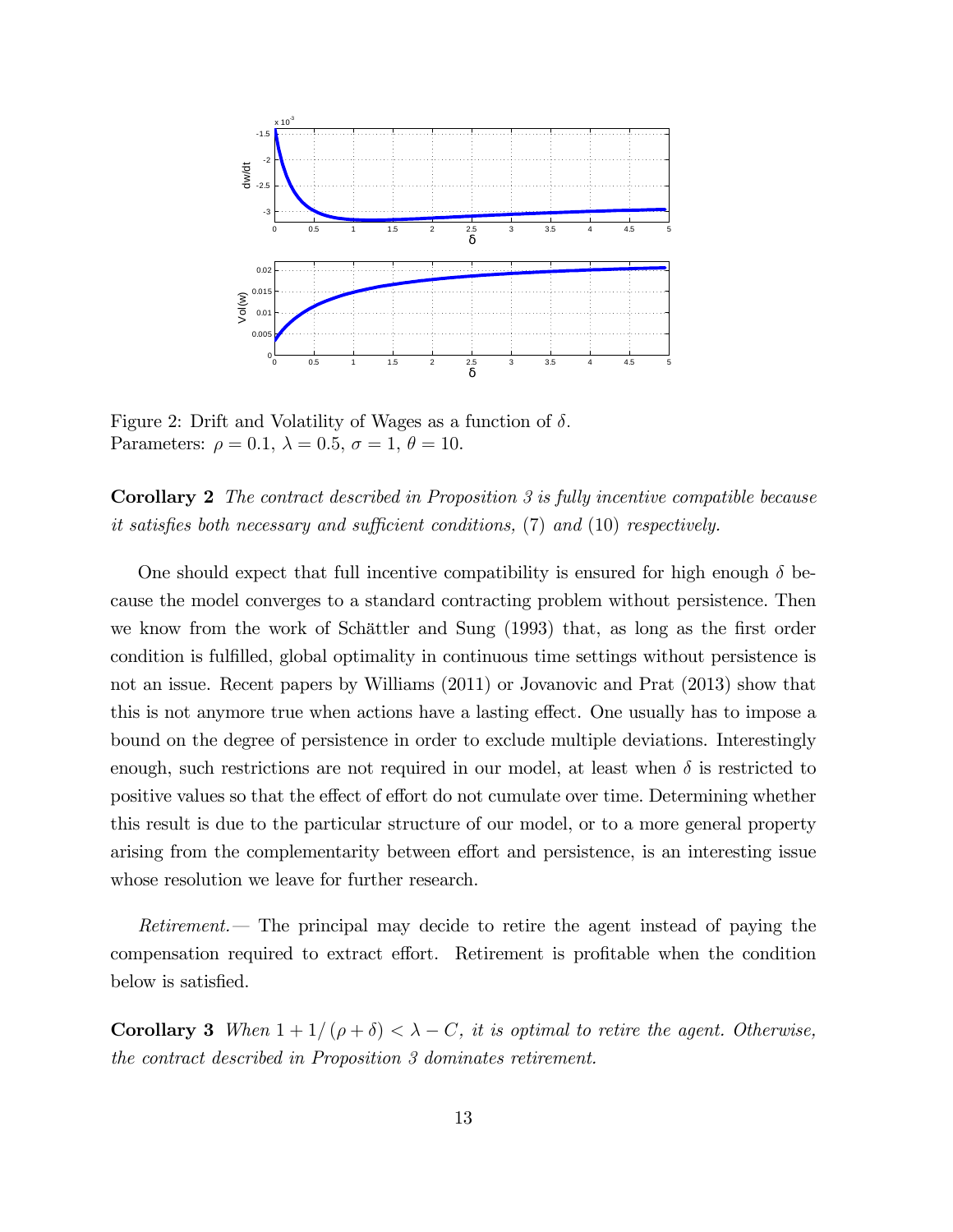When the condition holds with equality, the cost of compensating the agent for an additional unit of effort equals the expected return. To see why, observe that the cheapest way to deliver the promised value is to pay the constant stream  $-\ln(-\rho v)/\theta$ . It follows from the expression in Proposition 3 that the flow cost of incentive provision with respect to retirement is equal to  $C + \lambda$ . It is measured against the discounted return of one unit of effort  $1 + 1/(\rho + \delta)$ . But Corollary 3 is not solely static: It also excludes stopping times, so that the principal will never require effort exertion for a while and then retire the agent.

As one should expect, learning-by-doing renders retirement less attractive. The noise parameter  $\sigma$  has the opposite effect because it raises  $|C|$ . Actually, since C diverges with  $\sigma$ , there always exists an output variance above which retirement dominates. By contrast, the effect of  $\delta$  on C is bounded from below by the solution prevailing in the absence of human capital accumulation.

## 5 Conclusion

We have derived the necessary condition that any dynamic contract has to satisfy when agents learn by doing. A significant benefit of using a continuous time approach is that it also delivers a sufficient condition which ensures that the contract is fully incentive compatible. We showed that, when the agent's utility is CARA, sufficiency is not an issue as long as the impact of effort does not build up over time.

This paper contributes to the burgeoning literature on dynamic contracts with persistent information. Research on such problems is still at an early development stage, but recent breakthroughs suggest that it may soon become useful for the analysis of empirical data. For example, our model predicts that income volatility increases when human capital accumulation becomes more difficult or less relevant. Hence, introducing a finite lifetime or a concave learning technology leads to rising wage volatility over the lifecycle, as documented in, e.g., Gibbons and Murphy (1992).

Enriching the model proposed in this paper also promises to improve our understanding of actual contracts. An interesting but demanding extension would combine hidden types with learning-by-doing. In such an environment, actions serve two purposes: Apart from building up future skills, effort establishes the agent's reputation. Both motives are particularly important for young workers. But the companion paper Jovanovic and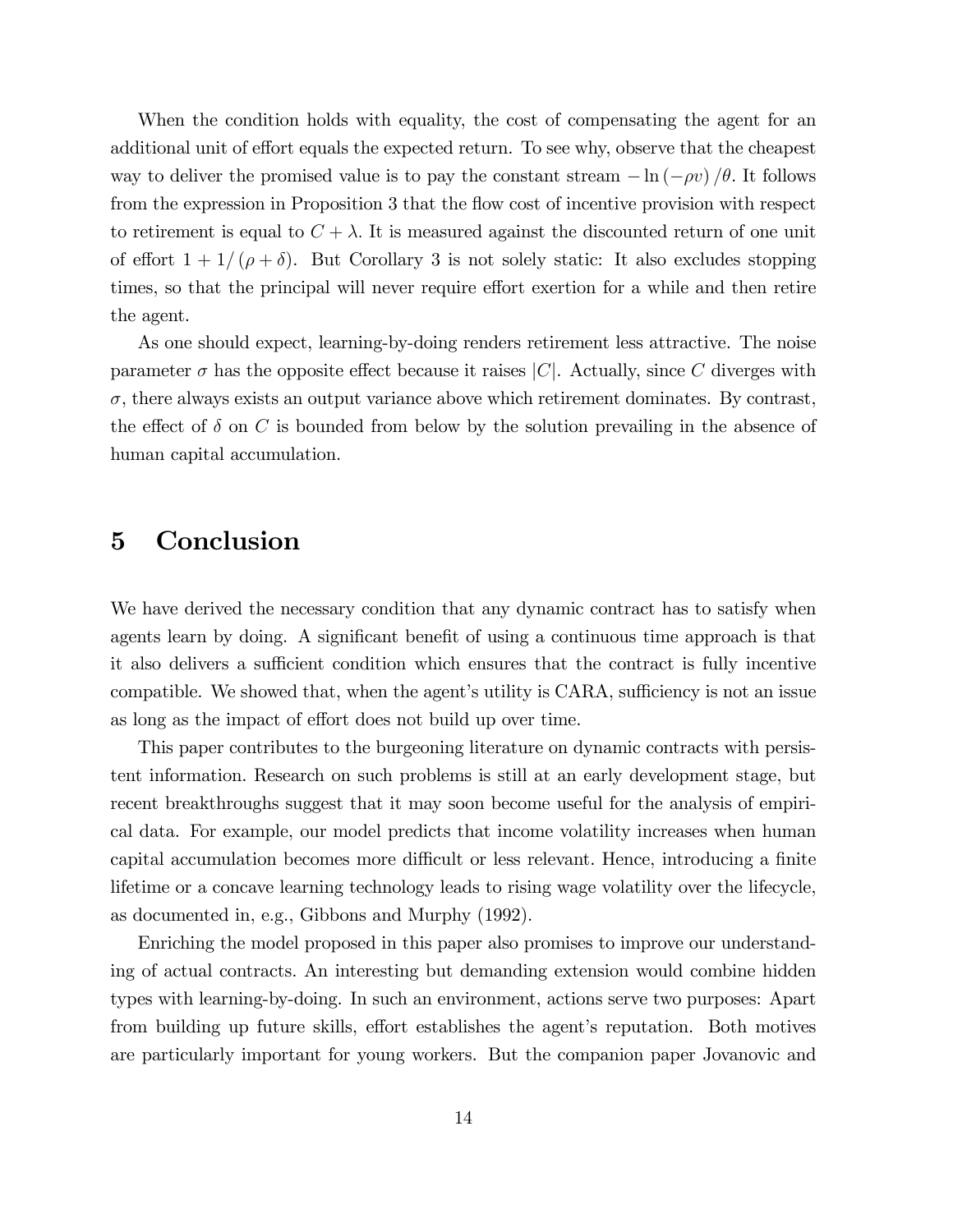Prat (2013) shows that reputational concerns and learning-by-doing have opposite effects on the power of incentives. The tension is likely to differ across occupations and could therefore helps explaining the variety of contractual arrangements observed in reality.

## APPENDIX

**Proof.** Proposition 1: Consider the Brownian motion  $Z^0$  under some probability space with probability measure Q, and let  $\mathbb{F}^{Z^0} \triangleq \left\{ \right\}$  $\mathcal{F}^{Z^0}_t$  $\mathcal{L}$  $0 \leq t \leq T$ denote the suitably augmented filtration generated by  $Z<sup>0</sup>$ . Let

$$
Y_t = \int_0^t \sigma dZ_s^0 ,
$$

so that  $Y_t$  is also a Brownian motion under  $Q$ . Since expected output is linear in cumulative output, the exponential local martingale

$$
\Lambda_{t,\tau}^{a} \triangleq \exp\left(\int_{t}^{\tau} \left(\frac{h_{s}+a_{s}}{\sigma}\right) dZ_{s}^{0} - \frac{1}{2} \int_{t}^{\tau} \left|\frac{h_{s}+a_{s}}{\sigma}\right|^{2} ds\right),\right)
$$

for  $t \leq \tau \leq T$ , is a martingale, i.e.,  $E_t\left[\Lambda_{t,T}^a\right] = 1$ . Hence Girsanov theorem holds and ensures that

$$
Z_t^a \triangleq Z_t^0 - \int_0^t \frac{h_s + a_s}{\sigma} ds
$$

is a Brownian motion under the new probability measure  $dQ^a/dQ \triangleq \Lambda_{0,T}^a$ . Given that both measures are equivalent, the triple  $(Y, Z^a, Q^a)$  is a weak solution of the SDE

$$
Y_t = \int_0^t (h_s + a_s) ds + \int_0^t \sigma dZ_s^a.
$$

Adopting a weak formulation allows us to view the choice of control  $a$  as determining the probability measure  $Q^a$ . In order to define the agent's optimization problem, let  $R^a(t)$ denote the reward from time t onwards so that

$$
R^{a}(t) \triangleq e^{\rho t} \left[ \int_{t}^{T} u(s, Y, a_{s}) ds + U(T, Y_{\cdot}) \right],
$$

where the output path is denoted by Y, and, with a slight abuse of notation,  $u(s, Y, a_s) \triangleq$  $e^{-\rho s}u(w(Y), a_s)$  and  $U(T, Y) \triangleq e^{-\rho T}U(Y)$  are utilities at time t discounted from time 0.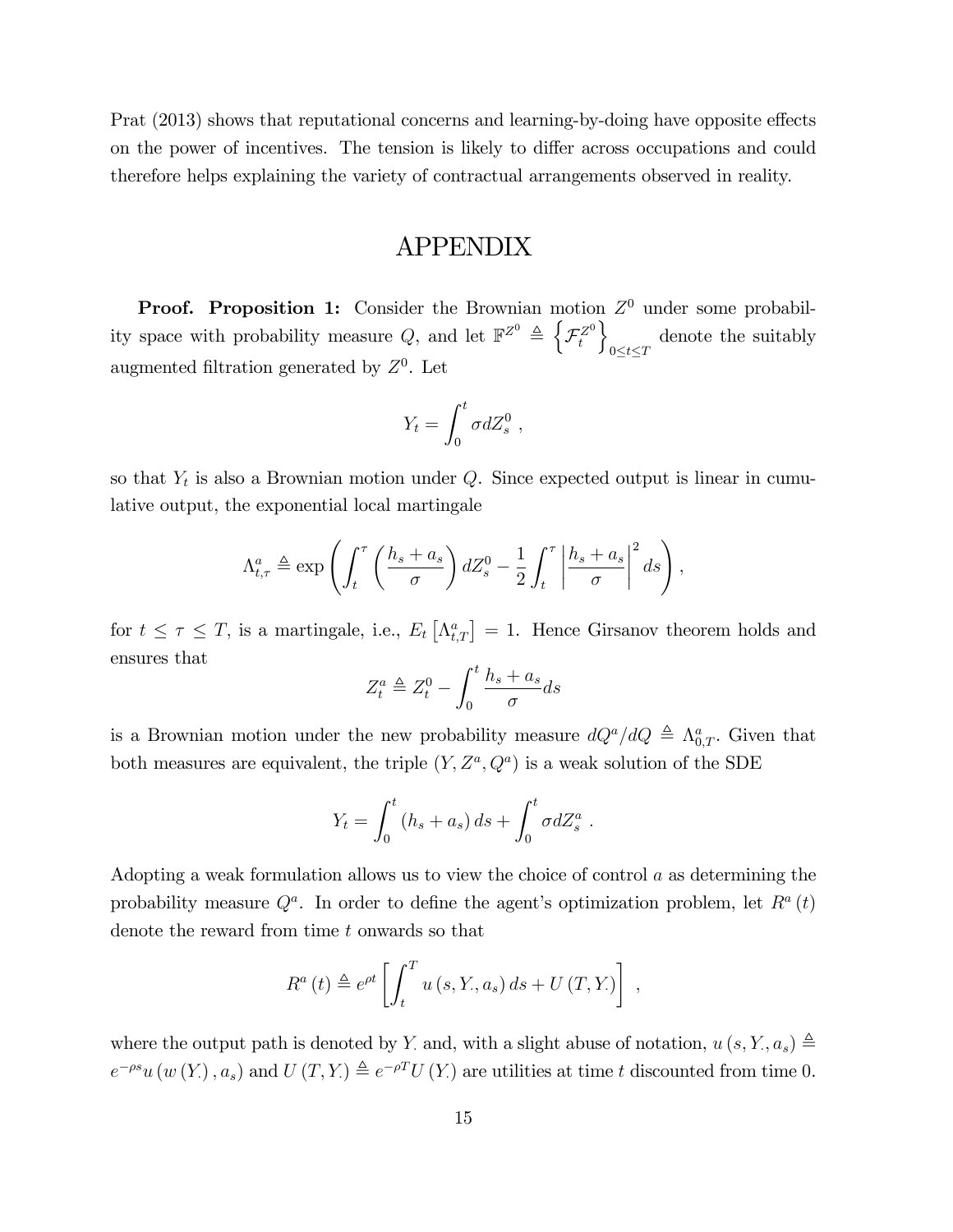The agent's objective is to find an admissible control process that maximizes the expected reward  $E^a[R^a(0)]$  over all admissible controls  $a \in \mathcal{A}$ . In other words, the agent solves the following problem

$$
v_t = \sup_{a \in \mathcal{A}} V^a(t) \triangleq \sup_{a \in \mathcal{A}} E^a_t [R^a(t)] \text{ , for all } 0 \le t \le T .
$$

The objective function can be recast as

$$
V^{a}(t) = E_{t}^{a}[R^{a}(t)] = E_{t}[A_{t,T}^{a}R^{a}(t)], \qquad (16)
$$

where the operator  $E^a$  [·] and  $E$  [·] are expectations under the probability measure  $Q^a$  and  $Q$ , respectively. One can see from  $(16)$  that varying a is indeed equivalent to changing the probability measure. The key advantage of the weak formulation is that, under the reference measure  $Q$ , the output process does not depend on  $a$ . Hence, we can treat it as fixed which enables us to solve our problem in spite of its non-Markovian structure.

Our derivation of the necessary conditions builds on the variational argument in Cvitani $\acute{e}$  *et al.* (2009). Define the control perturbation

$$
a^{\varepsilon} \triangleq a + \varepsilon \Delta a ,
$$

We assume that there exists an  $\varepsilon_0 > 0$  for which any  $\varepsilon \in [0, \varepsilon_0)$  satisfy  $|a^{\varepsilon}|^4$ ,  $|u^{a^{\varepsilon}}|^4$ ,  $|u^{a^{\varepsilon}}|^4$  $\left\vert \begin{smallmatrix} a^\varepsilon\ a \end{smallmatrix} \right\vert^4,\left\vert \Lambda_{t,\tau}^{a^\varepsilon} \right\vert$  $a^\varepsilon_{t,\tau}\big|^4,$  $(\mathcal{U}_{t,\tau}^{a^{\varepsilon}})^2$  and  $(\partial_a \mathcal{U}_{t,\tau}^{a^{\varepsilon}})^2$  being uniformly integrable in  $L^1(Q)$  where

$$
\mathcal{U}_{t,\tau}^{a} \triangleq \int_{t}^{\tau} u\left(s, Y_{\cdot}, a_{s}\right) ds .
$$

We introduce the following shorthand notations for "variations"

$$
\nabla \mathcal{U}_{t,\tau}^{a} \triangleq \int_{t}^{\tau} u_{a}(s,Y,a_{s}) \Delta a_{s} ds , \qquad (17)
$$

$$
\nabla h_t \triangleq \int_0^t e^{-\delta(t-s)} \Delta a_s ds , \qquad (18)
$$

$$
\nabla \Lambda_{t,\tau}^{a} \triangleq \frac{\Lambda_{t,\tau}^{a}}{\sigma} \left[ \int_{t}^{\tau} \left( \nabla h_{s} + \Delta a_{s} \right) dZ_{s}^{0} - \int_{t}^{\tau} \left( h_{t} + a_{s} \right) \left( \nabla h_{s} + \Delta a_{s} \right) ds \right]
$$

$$
= \frac{\Lambda_{t,\tau}^{a}}{\sigma} \int_{t}^{\tau} \left( \nabla h_{s} + \Delta a_{s} \right) dZ_{s}^{a} . \tag{19}
$$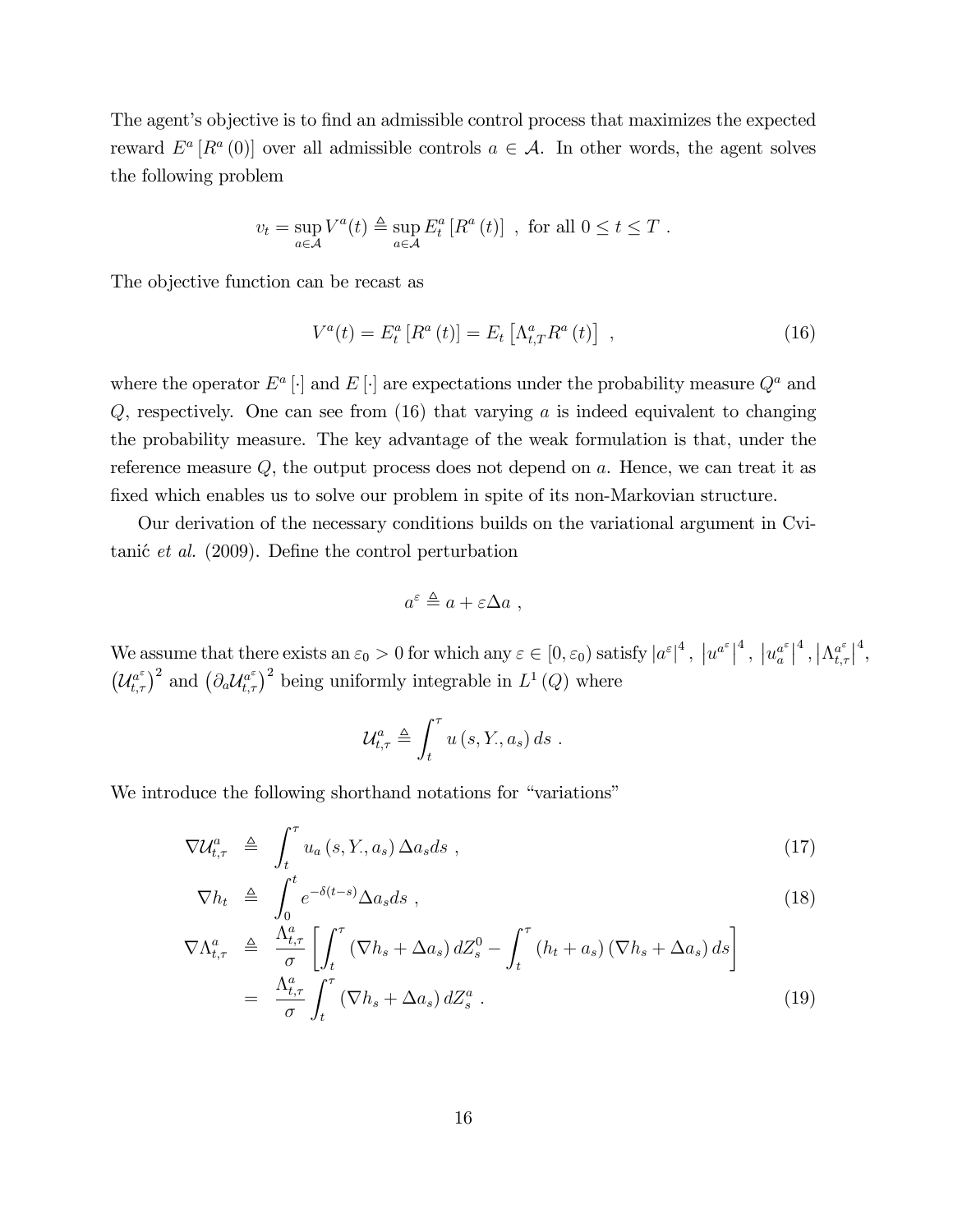**Step 1:** We first characterize the variations of the agent's objective with respect to  $\varepsilon$ 

$$
\frac{V^{a^{\varepsilon}}(t) - V^{a}(t)}{\varepsilon} = E\left[\Lambda_{t,T}^{a^{\varepsilon}} R^{a^{\varepsilon}}(t) - \Lambda_{t,T}^{a} R^{a}(t)\right]
$$
  
\n
$$
= E\left[\left(\frac{\Lambda_{t,T}^{a^{\varepsilon}} - \Lambda_{t,T}^{a}}{\varepsilon}\right) R^{a^{\varepsilon}}(t) + \Lambda_{t,T}^{a}\left(\frac{R^{a^{\varepsilon}}(t) - R^{a}(t)}{\varepsilon}\right)\right]
$$
  
\n
$$
= E\left[\nabla \Lambda_{t,T}^{a^{\varepsilon}} R^{a^{\varepsilon}}(t) + \Lambda_{t,T}^{a}\left(\frac{R^{a^{\varepsilon}}(t) - R^{a}(t)}{\varepsilon}\right)\right].
$$

To obtain the limit of the first term as  $\varepsilon$  goes to zero, observe that

$$
\nabla \Lambda_{t,T}^{a^{\varepsilon}} R^{a^{\varepsilon}}(t) - \nabla \Lambda_{t,T}^{a} R^{a}(t) = \left[ \nabla \Lambda_{t,T}^{a^{\varepsilon}} - \Lambda_{t,T}^{a} \right] R^{a}(t) + \nabla \Lambda_{t,T}^{a^{\varepsilon}} \left[ R^{a^{\varepsilon}}(t) - R^{a}(t) \right] .
$$

As shown in Cvitanić *et al.* (2009), for any  $\varepsilon \in [0, \varepsilon_0)$ , this expression is integrable uniformly with respect to  $\varepsilon$  and so

$$
\lim_{\varepsilon \to 0} E\left[\nabla \Lambda_{t,T}^{a^{\varepsilon}} R^{a^{\varepsilon}}(t)\right] = E\left[\nabla \Lambda_{t,T}^{a} R^{a}(t)\right] .
$$

The limit of the second term reads

$$
\lim_{\varepsilon \to 0} \frac{R^{a^{\varepsilon}}(t) - R^{a}(t)}{\varepsilon} = e^{\rho t} \nabla \mathcal{U}^{a}_{t,T}.
$$

Due to the uniform integrability of  $\Lambda_{t,T}^a(R^{a^{\varepsilon}}(t) - R^a(t)) / \varepsilon$ , the expectation is also well defined. Combining the two expressions above, we finally obtain

$$
\lim_{\varepsilon \to 0} \frac{V^{a^{\varepsilon}}(t) - V^{a}(t)}{\varepsilon} = E\left[\nabla \Lambda_{t,T}^{a} R^{a}(t) + \Lambda_{t,T}^{a} e^{\rho t} \nabla \mathcal{U}_{t,T}^{a}\right] \triangleq \nabla V^{a}(t) . \tag{20}
$$

Step 2: We are now in a position to derive the necessary condition. Consider total earnings as of date 0

$$
I^{a}(t) \triangleq E_{t}^{a} \left[ \int_{0}^{T} u(s, Y, a_{s}) ds + U(T, Y_{s}) \right] = \int_{0}^{t} u(s, Y, a_{s}) ds + e^{-\rho t} V^{a}(t) . \tag{21}
$$

By definition, it is a  $Q^a$ -martingale. According to the extended Martingale Representation Theorem<sup>9</sup> of Fujisaki *et al.* (1972), all square integrable  $Q^a$ -martingales are sto-

 $9$ We cannot directly apply the standard Martingale Representation theorem because we are considering weak solutions, so that  $\{Z_t^a\}$  does not necessarily generate  $\{\mathcal{F}_t^Y\}$ .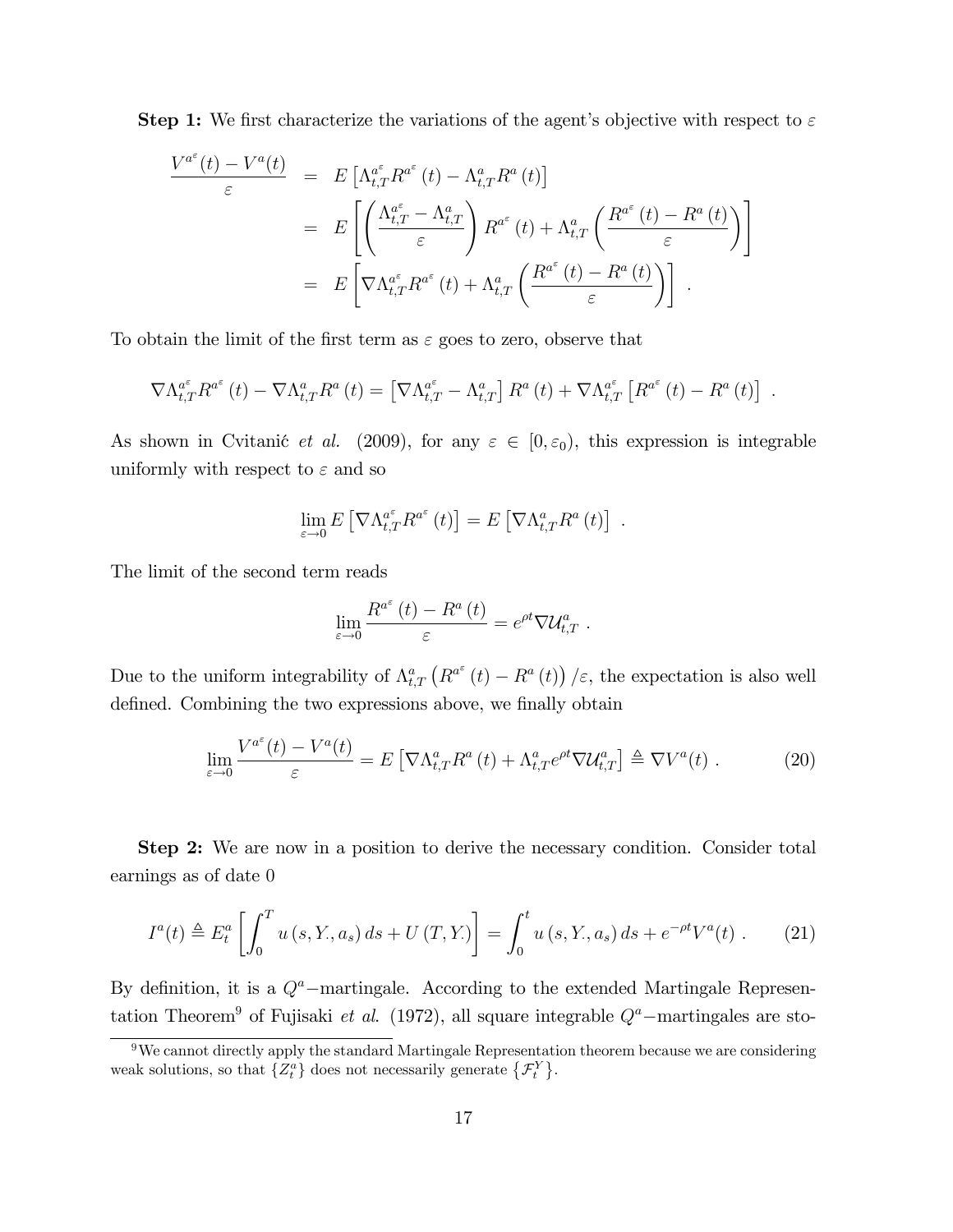chastic integrals of  $\{Z_t^a\}$  and there exists a unique process  $\zeta$  in  $L^2(Q^a)$  such that

$$
I^{a}(T) = I^{a}(t) + \int_{t}^{T} \zeta_{s} \sigma dZ_{s}^{a} . \qquad (22)
$$

This decomposition allows us to solve for  $\nabla V^a(t)$ . Reinserting (17), (18) and (19) into  $(20)$  yields<sup>10</sup>

$$
\nabla V^{a}(t) = E_{t} \left[ R^{a}(t) \frac{\Lambda_{t,T}^{a}}{\sigma} \int_{t}^{T} (\nabla h_{s} + \Delta a_{s}) dZ_{s}^{a} + \Lambda_{t,T}^{a} e^{\rho t} \int_{t}^{T} u_{a}(\cdot) \Delta a_{s} ds \right]
$$
  
=  $e^{\rho t} E_{t}^{a} \left[ \frac{I^{a}(T)}{\sigma} \int_{t}^{T} (\nabla h_{s} + \Delta a_{s}) dZ_{s}^{a} + \int_{t}^{T} u_{a}(\cdot) \Delta a_{s} ds \right].$ 

where subscripts denote derivatives and arguments are omitted for brevity. Given the law of motion  $(22)$ , applying Ito's rule to the first term yields

$$
d\left(\frac{I^a(\tau)}{\sigma} \int_t^\tau (\nabla h_s + \Delta a_s) dZ_s^a\right) = \left[\zeta_\tau (\nabla h_\tau + \Delta a_\tau)\right] d\tau + \left[\zeta_\tau \int_t^\tau (\nabla h_s + \Delta a_s) dZ_s^a + I_t^a(\tau) (\nabla h_\tau + \Delta a_\tau)\right] dZ_\tau^a.
$$

Hence  $\nabla V^a(t)$  can be represented as

$$
e^{-\rho t} \nabla V^a(t) = E^a_t \left[ \int_t^T \Gamma^1_s ds + \int_t^T \Gamma^2_s dZ^a_s \right],
$$

where

$$
\Gamma_s^1 \triangleq \zeta_s \left[ \int_0^s e^{-\delta(s-\tau)} \Delta a_{\tau} d\tau + \Delta a_s \right] + u_a(s, Y, a_s) \Delta a_s ,
$$
  
\n
$$
\Gamma_s^2 \triangleq \zeta_s \left[ \int_t^s \left( \int_0^{\tau} e^{-\delta(\tau - r)} \Delta a_{\tau} dr + \Delta a_{\tau} \right) dZ_{\tau}^a \right] + I_t^a(s) \left( \int_0^s e^{-\delta(s-\tau)} \Delta a_{\tau} d\tau + \Delta a_s \right) .
$$

Given that  $\Gamma_s^2$  is square integrable,<sup>11</sup> we have  $E_t^a \left[ \int_t^T \Gamma_s^2 dZ_s^a \right]$  $\Big] = 0.$  As for the deterministic

$$
\left(\int_0^t U(\tau, Y, a_\tau) d\tau\right) E_t^a \left[\int_t^T (\nabla A_s + \Delta a_s) dZ_s^a\right] = 0.
$$

<sup>&</sup>lt;sup>10</sup>The additional expectation term vanishes because both  $\nabla A_s$  and  $\Delta a_s$  are bounded and so

<sup>&</sup>lt;sup>11</sup>Square integrability of  $\Gamma_s^2$  can be established for any  $\varepsilon \in [0, \varepsilon_0)$  following the same steps as in Lemma 7.3 of Cvitanić et al.  $(2009)$ .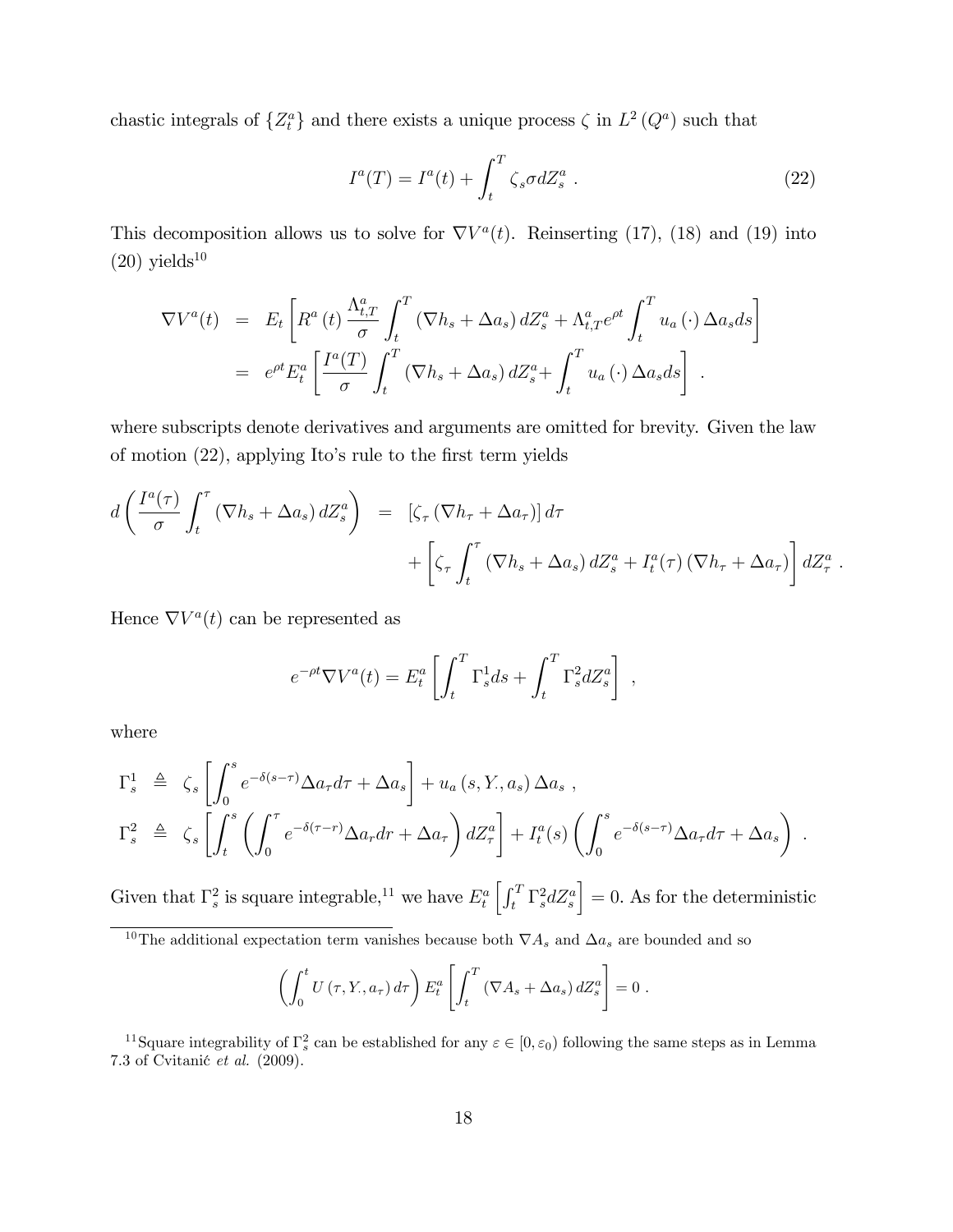term, collecting the effect of each perturbation  $\Delta a_s$  yields

$$
e^{-\rho t} \nabla V^{a}(t) = E_{t}^{a} \left[ \int_{t}^{T} \left( \int_{s}^{T} e^{-\delta(\tau - s)} \zeta_{\tau} d\tau + \zeta_{s} + u_{a}(s, Y, a_{s}) \right) \Delta a_{s} ds \right].
$$

Finally, noticing that  $\Delta a_s$  was arbitrary, optimality of  $a_t$  requires that

$$
\left(E_t^a \left[ \int_t^T e^{-\delta(s-t)} \zeta_s ds \right] + \zeta_t + u_a(t, Y, a_t) \right) (a - a_t) \le 0.
$$
\n(23)

We now rewrite the necessary condition as a function of the volatility  $\gamma$  of the promised value  $v_t$ . Differentiating (21) with respect to time yields

$$
dI^{a}(t) = e^{-\rho t} [dv_t - \rho v_t + u(Y, a_t)] = \zeta_t \sigma dZ_t^{a} ,
$$

so that

$$
dv_t = (\rho v_t - u(Y, a_t)) dt + e^{\rho t} \zeta_t \sigma dZ_t^a.
$$

Replacing  $\gamma_t = e^{\rho t} \zeta_t$  into (23) and collecting the exponential terms, one obtains the necessary condition (6).  $\blacksquare$ 

Proof. Proposition 2: We wish to compare rewards along the equilibrium path  ${a_t^*}_{t=0}^T$  with those derived following an arbitrary strategy  ${a_t}_{t=0}^T$ . As in the proof of Proposition 1 let  $\Delta a_t \triangleq a_t - a_t^*$  denote the local effort deviation. Similarly, let

$$
\nabla h_t \triangleq h_t - h_t^* = \int_0^t e^{-\delta(t-s)} \Delta a_s ds ,
$$

denote the resulting differences in human capital at each date. The Brownian motions generated by the two effort policies satisfy

$$
\sigma dZ_t^{a^*} = \sigma dZ_t^a + [a_t + h_t - (a_t^* + h_t^*)] dt = \sigma dZ_t^a + (\Delta a_t + \nabla h_t) dt.
$$

The total rewards  $I^{a^*}(t)$  from strategy a as of date 0 can therefore be decomposed as follows

$$
I^{a^*}(T) = \int_0^T e^{-\rho t} u(Y, a_t) dt + e^{-\rho T} U(Y) = V^{a^*}(0) + \int_0^T e^{-\rho t} \gamma_t^* \sigma dZ_t^{a^*}
$$
  
=  $V^{a^*}(0) + \int_0^T e^{-\rho t} \gamma_t^* (\Delta a_t + \nabla h_t) dt + \int_0^T e^{-\rho t} \gamma_t^* \sigma dZ_t^a$ .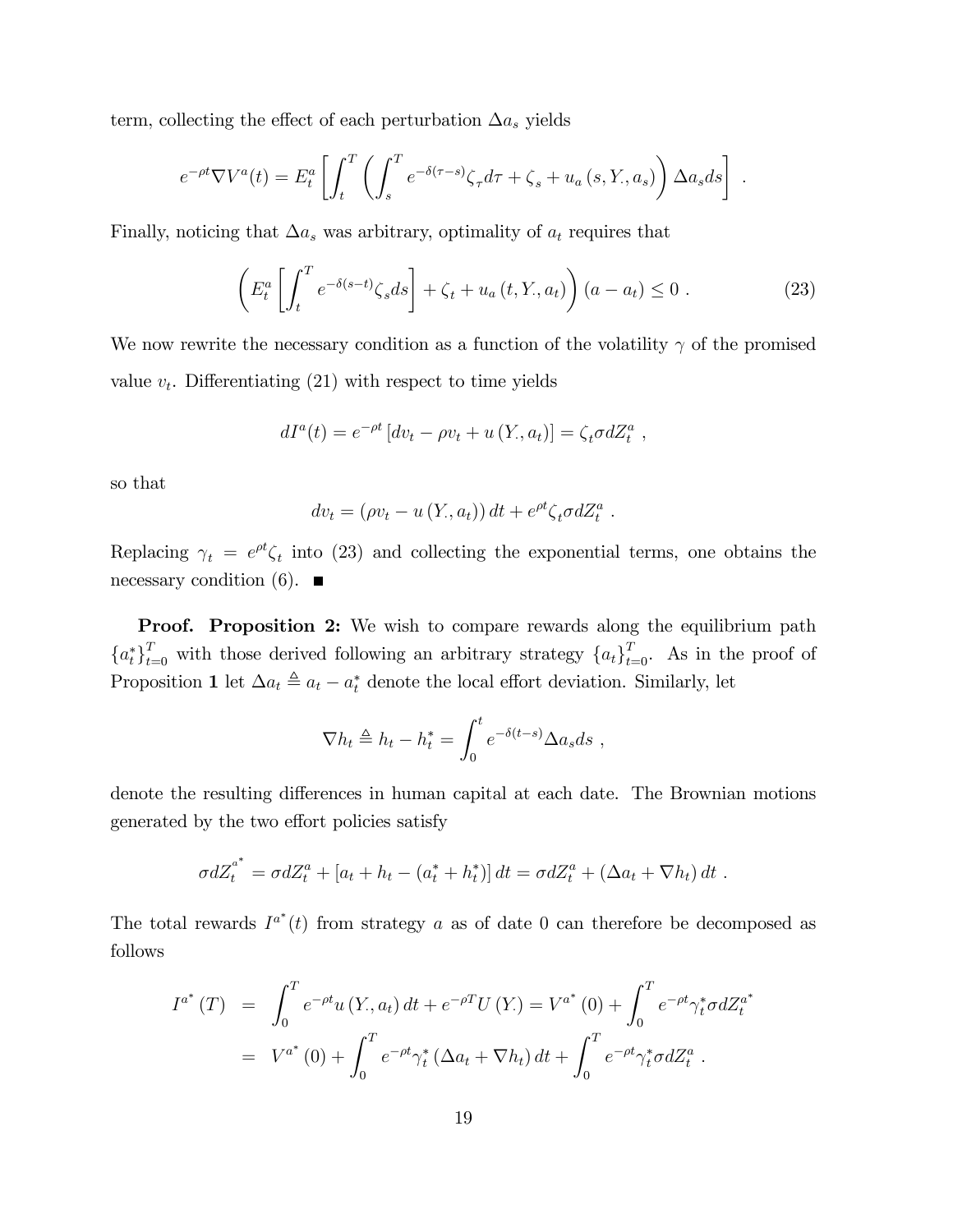Hence, the total reward from the arbitrary policy is given by

$$
I^{a}(T) = \int_{0}^{T} e^{-\rho t} \left[ u(Y, a_{t}) - u(Y, a_{t}^{*}) \right] dt + I^{a^{*}}(T)
$$
  
= 
$$
\int_{0}^{T} e^{-\rho t} \left[ u(Y, a_{t}) - u(Y, a_{t}^{*}) \right] dt + V^{a^{*}}(0) + \int_{0}^{T} e^{-\rho t} \gamma_{t}^{*} (\Delta a_{t} + \nabla h_{t}) dt + \int_{0}^{T} e^{-\rho t} \gamma_{t}^{*} \sigma dZ_{t}^{a}.
$$

Let us focus on the third term on the right hand side

$$
\int_0^T e^{-\rho t} \gamma_t^* \nabla h_t dt = \int_0^T e^{-\rho t} \gamma_t^* \left( \int_0^t e^{-\delta(t-s)} \Delta a_s ds \right) dt = \int_0^T e^{\delta t} \Delta a_t \left( \int_t^T e^{-(\delta + \rho)s} \gamma_s^* ds \right) dt
$$
  
= 
$$
\int_0^T e^{\delta t} \Delta a_t \left[ e^{-(\delta + \rho)t} p_t^* + \int_t^T e^{-(\delta + \rho)s} \vartheta_s^* \sigma dZ_s^{a^*} \right] dt.
$$

where the last equality follows from the definition of  $p$  and  $\vartheta$ . Changing the Brownian motion in the last term on the RHS and taking expectation yields

$$
E_0^a \left[ \int_0^T e^{\delta t} \Delta a_t \left( \int_t^T e^{-(\delta + \rho)s} \vartheta_s^* \sigma dZ_s^{a^*} \right) dt \right] = E_0^a \left[ \int_0^T e^{\delta t} \Delta a_t \left( \int_t^T e^{-(\delta + \rho)s} \vartheta_s^* \left( \Delta a_s + \nabla h_s \right) ds \right) dt \right]
$$
  

$$
= E_0^a \left[ \int_0^T e^{-\rho t} \vartheta_t^* \left( \Delta a_t + \nabla h_t \right) \left( \int_0^t e^{-\delta (t-s)} \Delta a_s \right) dt \right]
$$
  

$$
= E_0^a \left[ \int_0^T e^{-\rho t} \vartheta_t^* \left( \Delta a_t + \nabla h_t \right) \nabla h_t dt \right].
$$

Hence we have

$$
V^{a}(0)-V^{a^{*}}(0)=E_{0}^{a}\left[\int_{0}^{T}e^{-\rho t}\left(u\left(w_{t}, a_{t}\right)-u\left(w_{t}, a_{t}^{*}\right)+\left(\gamma_{t}^{*}+p_{t}^{*}\right)\Delta a_{t}+\vartheta_{t}^{*}\left(\Delta a_{t}+\nabla h_{t}\right)\nabla h_{t}\right)dt\right].
$$

We know from the optimization property of  $a_t^*$  that the first expectation term is at most equal to zero. On the other hand, the sign of the second expectation term is ambiguous. In order to bound it, we introduce the predictable process<sup>12</sup>  $\chi_t^* \triangleq \gamma_t^* - \vartheta_t^* h_t^*$  and define the function

$$
H (a, h; \chi^*, \vartheta^*, p^*) \triangleq u (w, a) + (\chi^* + \vartheta^* h) a + \vartheta^* h^2 + p^* a .
$$

<sup>12</sup> $\chi^*$  is predictable since both  $\xi^*$  and  $h^*$  are  $\mathbb{F}^Y$ -predictable.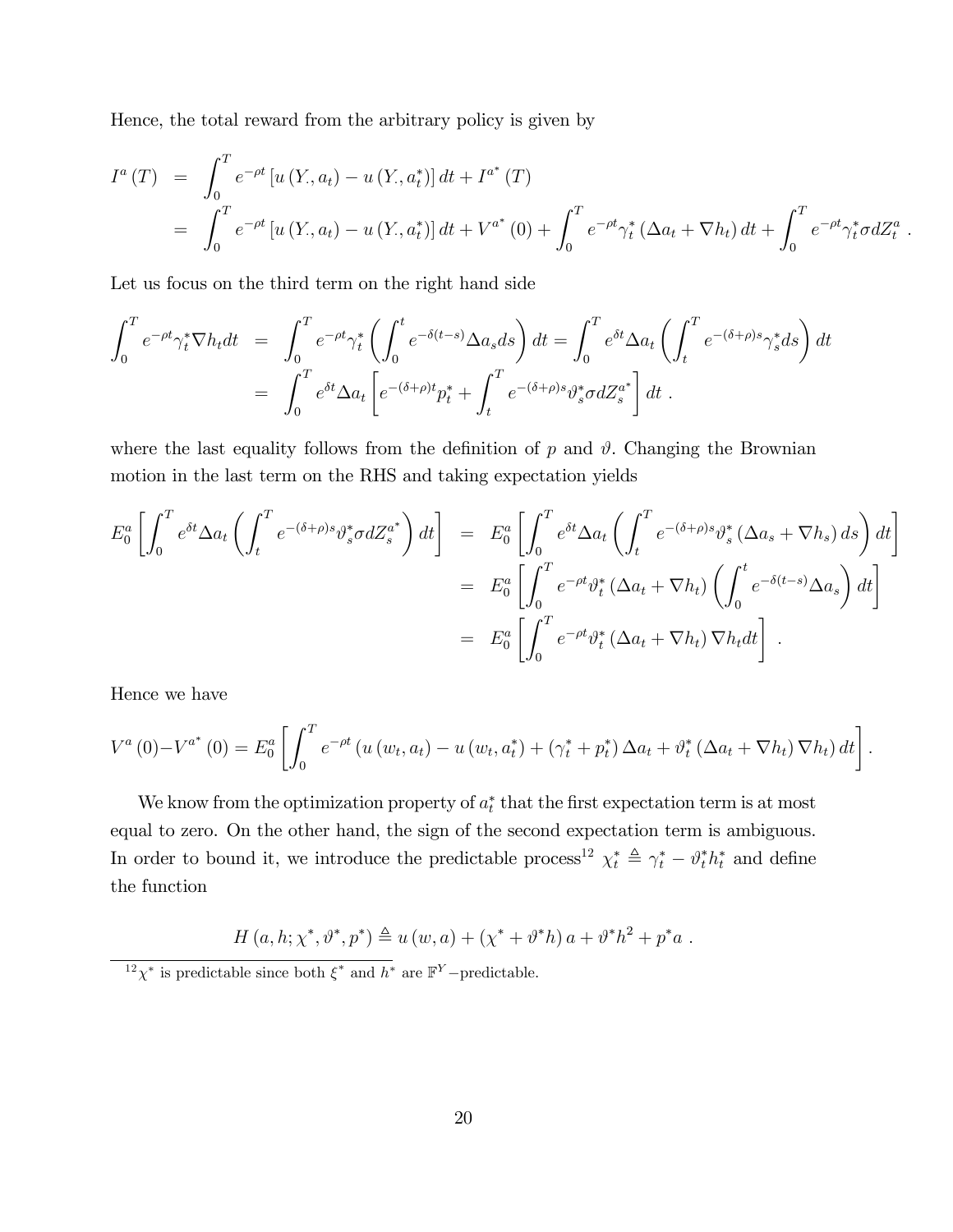Taking a linear approximation of  $H(\cdot)$  around  $A^*$  yields

$$
H(a_t, h_t) - H(a_t^*, h_t^*) - \frac{\partial H(a_t^*, h_t^*)}{\partial h} \nabla h_t
$$
  
=  $u(w_t, a_t) - u(w_t, a_t^*) + (\chi_t^* + \vartheta_t^* h_t^*) \Delta a_t + a_t \vartheta_t^* (h_t - h_t^*)$   
+  $\vartheta_t^* (h_t^2 - h_t^*^2) + p_t^* \Delta a_t - [\vartheta_t^* a_t^* + 2 \vartheta_t^* h_t^*] \nabla h_t$   
=  $u(w_t, a_t) - u(w_t, a_t^*) + (\gamma_t^* + p_t^*) \Delta a_t + \vartheta_t^* \nabla h_t (a_t - a_t^*) + \vartheta_t^* (h_t^2 - h_t^*^2 - 2\Delta_t h_t^*)$   
=  $u(w_t, a_t) - u(w_t, a_t^*) + (\gamma_t^* + p_t^*) \Delta a_t + \vartheta_t^* \nabla h_t (\Delta a_t + \nabla h_t).$ 

The expected benefits of following an alternative strategy can therefore be written as

$$
V^{a}(0) - V^{a^{*}}(0) = E_{0}^{a} \left[ \int_{0}^{T} e^{-\rho t} \left( H\left(a_{t}, h_{t}\right) - H\left(a_{t}^{*}, h_{t}^{*}\right) - \frac{\partial H\left(a_{t}^{*}, h_{t}^{*}\right)}{\partial h} \nabla h_{t} \right) dt \right],
$$

which is negative when  $H(\cdot)$  is jointly concave. Given that the agent seeks to maximize expected returns, imposing concavity ensures that  $a^*$  dominates any alternative effort path. Concavity is established considering the Hessian matrix of  $H(\cdot)$ 

$$
\mathcal{H}(t,a,h) = \left( \begin{array}{cc} u_{aa}(w_t,a_t) & \vartheta_t \\ \vartheta_t & 2\vartheta_t \end{array} \right) ,
$$

which is negative semi-definite when  $2u_{aa}(w_t, a_t) \ge \vartheta_t$ , as stated in (10).

**Proof.** Proposition 3: In order to simplify the algebra, we start by focusing on contracts which extract full effort. Then we can omit actions  $a$  from the list of control and recast the principal's optimization problem as

$$
B_t = \min_{\{w,\gamma,\vartheta\}} E_t \left[ \int_t^{\infty} e^{-\rho(s-t)} w_s ds \right],
$$

subject to

$$
dv_t = [\rho v_t - u(w_t, 1)] dt + \gamma_t \sigma dZ_t , \qquad (24)
$$

$$
dp_t = [(\rho + \delta) p_t - \gamma_t] dt + \vartheta_t \sigma dZ_t , \qquad (25)
$$

$$
\gamma_t = -u_a(w_t, 1) - p_t , \qquad (26)
$$

i.e., the two promise-keeping constraints and the necessary condition under which income volatility is minimized.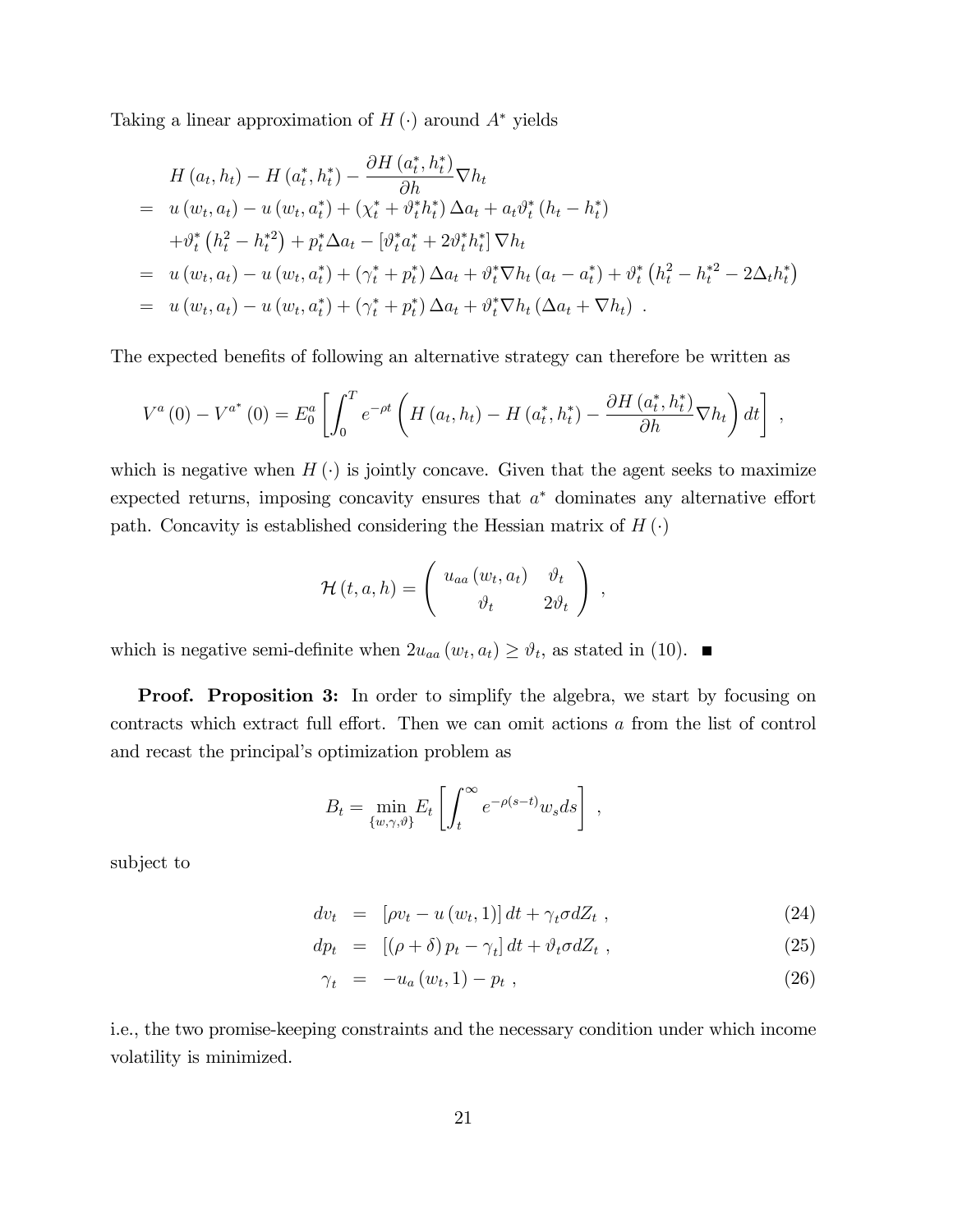The Hamilton-Jacobi-Bellman (HJB hereafter) equation associated to the principalís optimal control problem reads<sup>13</sup>

$$
\rho B\left(v,p\right) = \min_{\{w,\vartheta\}} \left\{ \begin{array}{l} w + \frac{\partial B}{\partial v} \left(\rho v - u\left(w,1\right)\right) + \frac{\partial B}{\partial p} \left(\left(\rho + \delta\right)p - \gamma\right) \\ + \frac{\sigma^2}{2} \left[\frac{\partial^2 B}{\partial v^2} \gamma \left(p,w\right)^2 + \frac{\partial^2 B}{\partial p^2} \vartheta^2 + 2 \frac{\partial^2 B}{\partial v \partial p} \gamma \left(p,w\right) \vartheta \right] \end{array} \right\} ,\tag{27}
$$

where we have used (26) to express  $\gamma$  as a function of p and w. We seek a solution to the HJB equation of the following form

$$
\rho B\left(v\right) = \lambda - \frac{\ln\left(-\rho v\right)}{\theta} - C\,\,,\tag{28}
$$

and guess that the optimal wage schedule is equal to

$$
w(v) = -\frac{\ln(-kv)}{\theta} + \lambda \Rightarrow u(w(v), 1) = kv , \qquad (29)
$$

while the value of private information is given by

$$
p(v) = -\theta \lambda \frac{k}{k + \delta + 1} v . \tag{30}
$$

Under our premise that  $p$  is equal to  $v$  times a constant, we can eliminate  $p$  from the HJB equation and rewrite it as follows

$$
\rho B(v) = \min_{w} \left\{ w + B'(v) (\rho v - u(w, 1)) + \frac{\sigma^2}{2} B''(v) \gamma (v, w)^2 \right\}.
$$
 (31)

The FOC with respect to wages reads

$$
1 - B'(v) u_w(w, 1) + \sigma^2 B''(v) \gamma(v, w) \frac{\partial \gamma(v, w)}{\partial w} = 0.
$$
 (32)

In order to obtain the expression of  $\partial \gamma / \partial w$ , we replace our guess into (26) to obtain

$$
\gamma = -u_a(w(v), 1) - p = -\theta \lambda \left( k - \frac{k}{k + \delta + 1} \right) v = -\theta \lambda k \left( \frac{k + \delta}{k + \delta + 1} \right) v.
$$

 $13$  In our particular problem, switching from a weak formulation of the agent's problem, to a strong formulation of the principal's problem, does not raise measurability issues because the agent's action is constant over time, and so does not directly depends on the Brownian motion.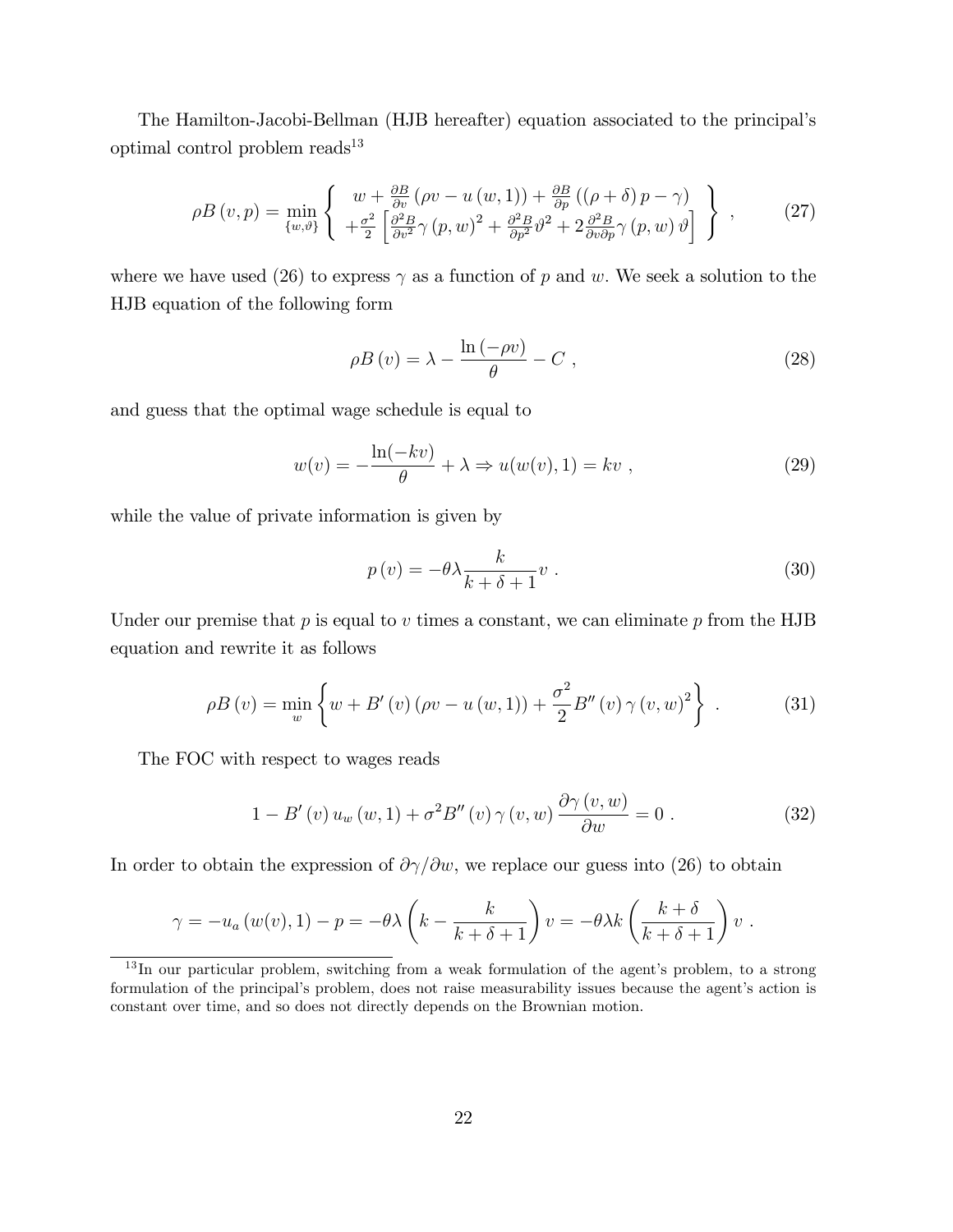Differentiating this expression with respect to wages yields

$$
\frac{\partial \gamma(v,w)}{\partial w} = -u_{aw}(w(v),1) = -\theta \gamma + \theta^2 \lambda \frac{k}{k+\delta+1}v.
$$

The FOC (32) for wages is therefore equivalent to

$$
1+B'(v)\,\theta vk-\sigma^2B''(v)\,\theta^3\,(\lambda v)^2\left[\left(k-\frac{k}{k+\delta+1}\right)^2+\left(k-\frac{k}{k+\delta+1}\right)\frac{k}{k+\delta+1}\right]=0\;,
$$

or

$$
\rho - k - (\theta \lambda \sigma)^2 \left[ k \left( k - \frac{k}{k + \delta + 1} \right) \right] = \rho - k - (\theta \lambda \sigma)^2 k^2 \left( \frac{k + \delta}{k + \delta + 1} \right) = 0.
$$

This equivalent to the following cubic equation for  $k$ 

$$
k^3 \left(\theta \lambda \sigma\right)^2 + k^2 \left[\left(\theta \lambda \sigma\right)^2 \delta + 1\right] + k \left(\delta + 1 - \rho\right) - \rho \left(\delta + 1\right) = 0. \tag{33}
$$

Notice that the relevant solution is given by the positive root because wages are not defined when  $k$  is negative. The existence and uniqueness of  $k$  are established below, in the proof of Corollary 1.

We now verify that the dynamic programming equation is indeed satisfied

$$
\rho B(v) = w + B'(v) (\rho v - u(w(v), 1)) + B''(v) \frac{\sigma^2}{2} \gamma^2
$$
  
=  $\lambda - \frac{\ln(-kv)}{\theta} - \frac{\rho - k}{\rho \theta} + \frac{(\sigma \lambda)^2 \theta}{2\rho} \left[ k \left( \frac{k + \delta}{k + \delta + 1} \right) \right]^2$ .

Replacing our guess for  $B(v)$  on the left hand side, one finds that the HJB holds true for all promised value  $v$  as long as

$$
C = \frac{\rho - k}{\rho \theta} - \frac{(\sigma \lambda)^2 \theta}{2\rho} \left[ k \left( \frac{k + \delta}{k + \delta + 1} \right) \right]^2 \,. \tag{34}
$$

We still have to verify our guess  $(30)$  for p. Reinserting the Incentive Constraint  $(26)$ into the law of motion of  $p$ , we find that

$$
dp_t = [(\rho + \delta + 1) p_t + u_a(w_t, 1)] dt + \vartheta_t \sigma dZ_t,
$$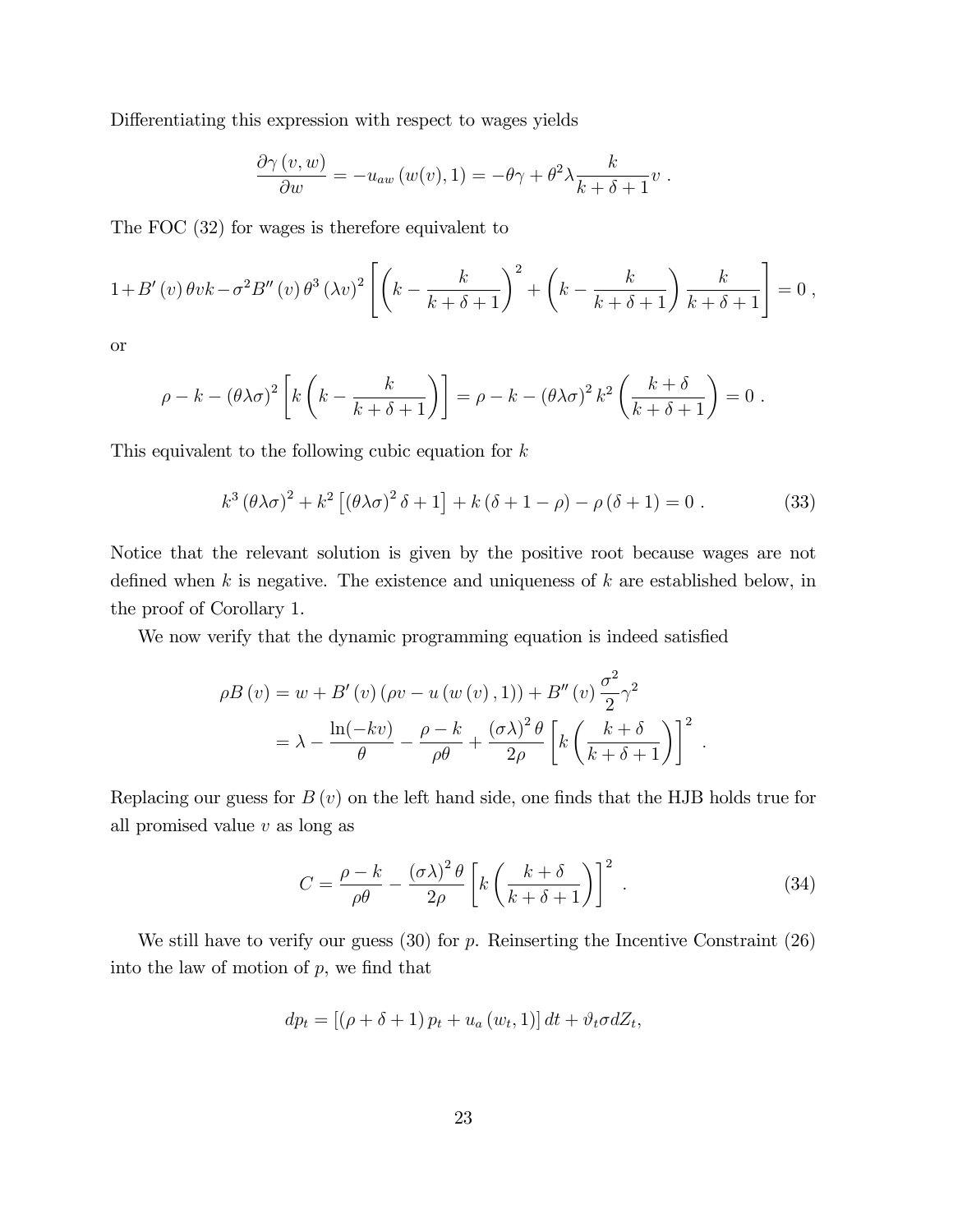Integrating this expression with respect to time yields

$$
p_t = -E\left[\int_t^{\infty} e^{-(\rho+\delta+1)(s-t)} u_a(w_s, 1) ds\right],
$$

which, using our specification  $(11)$  of the utility function and wage function  $(29)$ , yields

$$
p_t = -\theta \lambda E_t \left[ \int_t^{\infty} e^{-(\rho + \delta + 1)(s-t)} u(w_s, 1) ds \right] = -\theta \lambda \int_t^{\infty} e^{-(\rho + \delta + 1)(s-t)} k E_t \left[ v_s \right] ds \tag{35}
$$

The expression of  $E_t[v_s]$  follows from the law of motion of v

$$
dv_t = [\rho v_t - u(w_t, 1)] dt + \gamma_t \sigma dZ_t = v_t (\rho - k) dt + \gamma_t \sigma dZ_t.
$$

Since  $\gamma_t$  is square integrable, we have  $E_t[v_s] = v_t \exp((\rho - k)(s - t))$ . Replacing this expression into  $(35)$ , we finally obtain

$$
p_t = -\theta \lambda k v_t \int_t^{\infty} e^{-(k+\delta+1)(s-t)} ds = -\theta \lambda \frac{k}{k+\delta+1} v_t ,
$$

as conjectured in  $(30)$ .

We still have to establish that the contract maximizes the principal's profit. First notice that the profit function  $\pi$  can be rewritten as follows

$$
\pi(h_t, v_t) = \max_{\{a, w, \gamma, \vartheta\}} E\left[\int_t^{\infty} e^{-\rho(s-t)} (a_s + h_s - w_s) ds\right]
$$
  
\n
$$
= h_t \int_t^{\infty} e^{-(\rho+\delta)(s-t)} ds + \max_{\{a, w, \gamma, \vartheta\}} E\left[\int_t^{\infty} e^{-\rho(s-t)} \left(a_s + \int_t^s e^{-\delta(s-\tau)} a_{\tau} d\tau - w_s\right) ds\right]
$$
  
\n
$$
= \frac{h_t}{\rho+\delta} + \pi(0, v_t) .
$$

Since the agent's incentive constraint is independent of the level of human capital, neither the principal's objective function nor its constraint depend on  $h$ , and Bellman's principle of optimality implies that it is equivalent to maximize  $\pi(0, v_t)$  or  $\pi(h_t, v_t)$ . We can therefore rewrite the principal problem as

$$
\pi(v_t) = \max_{\{a,w,\gamma,\vartheta\}} E\left[\int_t^{\infty} e^{-\rho(s-t)} \left(a_s \left[1 + \frac{1}{\rho + \delta}\right] - w_s\right) ds\right].
$$

subject to  $(24)$ ,  $(25)$  and  $(26)$ . According to the steps above, our guess for the value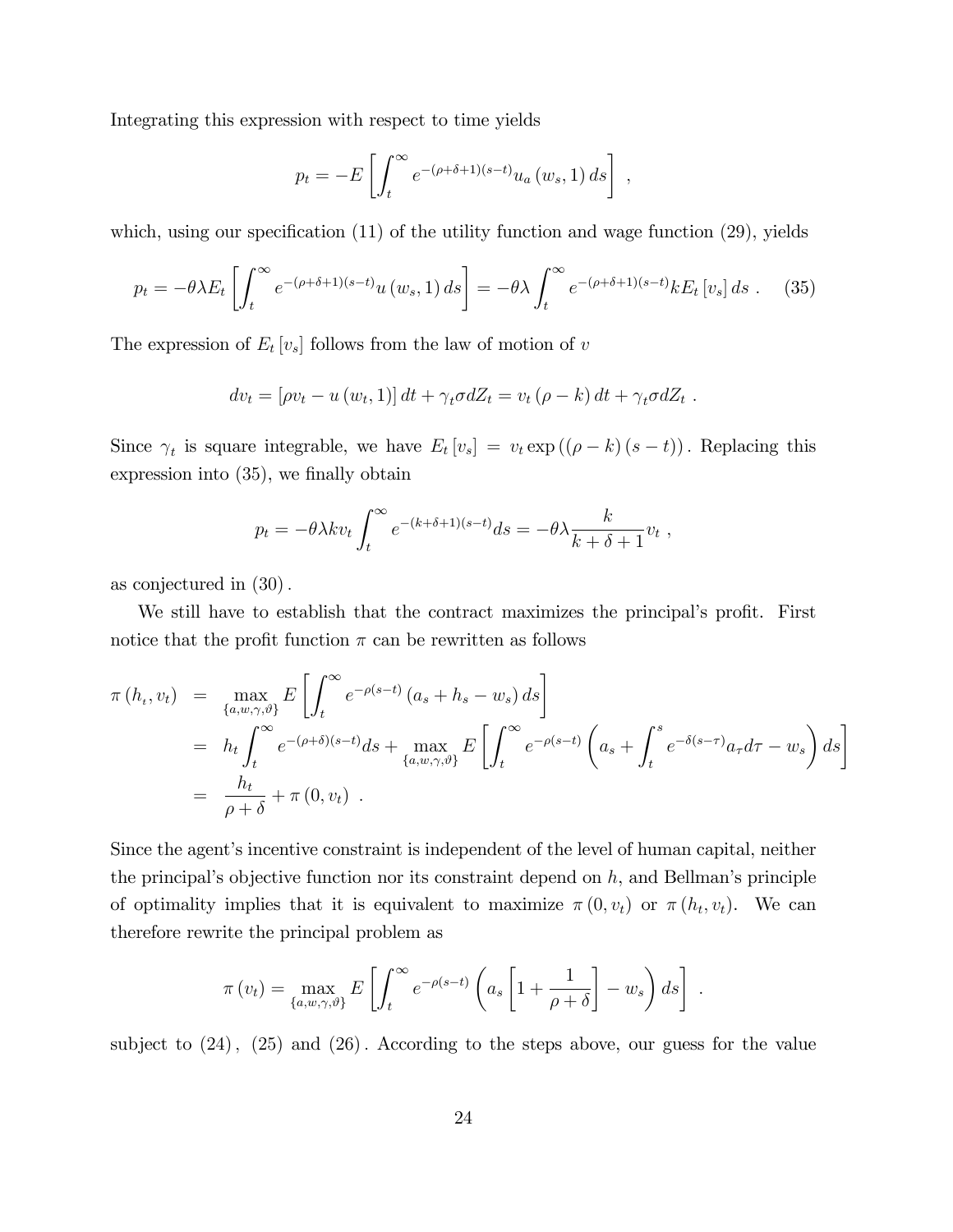function

$$
\rho \pi(v) = 1 + \frac{1}{\rho + \delta} - \rho B(v) ,
$$

is a solution of the dynamic programming equation

$$
\rho \pi(v) = \sup_{\{a,w\}} \left\{ a \left( 1 + \frac{1}{\rho + \delta} \right) - w + \pi'(v) \left( \rho v - u(w,a) \right) + \pi''(v) \frac{\sigma^2}{2} \gamma(v,w,a)^2 \right\} \tag{36}
$$

Furthermore, for each fixed  $v \in \mathbb{R}$ , the supremum with respect to wages is attained when  $w(v) = -\ln(-kv)/\theta + \lambda$ . For optimal effort to be equal to one, we must have

$$
1 + \frac{1}{\rho + \delta} + B'(v)u_a(w, 1) - B''(v)\sigma^2 \gamma(v, w, 1) \frac{\partial \gamma(v, w, 1)}{\partial a} \ge 0.
$$
 (37)

To see that the inequality is indeed satisfied, differentiate the incentive constraint (26) to obtain  $\partial \gamma / \partial a = -\lambda \partial \gamma / \partial w$ . Reinserting this equality along with  $u_a(\cdot) = -\lambda u_w(\cdot)$  into the FOC  $(32)$  for wages, we find that  $(37)$  is strictly positive. Hence the supremum with respect to effort is attained when  $a = 1$ , which completes the verification argument.

**Proof.** Corollary 1: The first step consists in characterizing the cubic equation defining  $k$ 

$$
k^3 \left(\theta \lambda \sigma\right)^2 + k^2 \left[\left(\theta \lambda \sigma\right)^2 \delta + 1\right] + k \left(\delta + 1 - \rho\right) - \rho \left(\delta + 1\right) = 0 \tag{38}
$$

Observe that it can be rewritten as follows

$$
\underbrace{\left(\theta\lambda\sigma\right)^2 k^2 - \rho}_{\triangleq L(k)} = \underbrace{\frac{k^2 \left[\left(\theta\lambda\sigma\right)^2 - 1\right] - \left(\delta + 1\right)k}{k + \delta + 1}}_{\triangleq R(k)} \tag{39}
$$

We distinguish two cases:

1.  $\theta \lambda \sigma \leq 1$ : The function  $R(k)$  on the RHS of (39) is decreasing for all  $k \in \mathbb{R}^+$  and  $R(0) = 0$ . By contrast, the function  $L(k)$  on the LHS of (39) is always increasing for all  $k \in \mathbb{R}^+$ . Furthermore, since  $L(0) = -\rho$  and  $\lim_{k \to \infty} L(k) = \infty$ , (39) always admits a unique positive real solution.

2.  $\theta \lambda \sigma > 1$ : The function  $R(k)$  on the RHS of (39) is not anymore decreasing for all  $k \in \mathbb{R}^+$ . However,  $R(0) > L(0)$  still holds true and since  $\lim_{k \to \infty} R(k) < \lim_{k \to \infty} L(k)$ , (39) always admits a positive real solution. Furthermore, these two inequalities imply that the number of positive solutions of (39) cannot be equal to two. This means that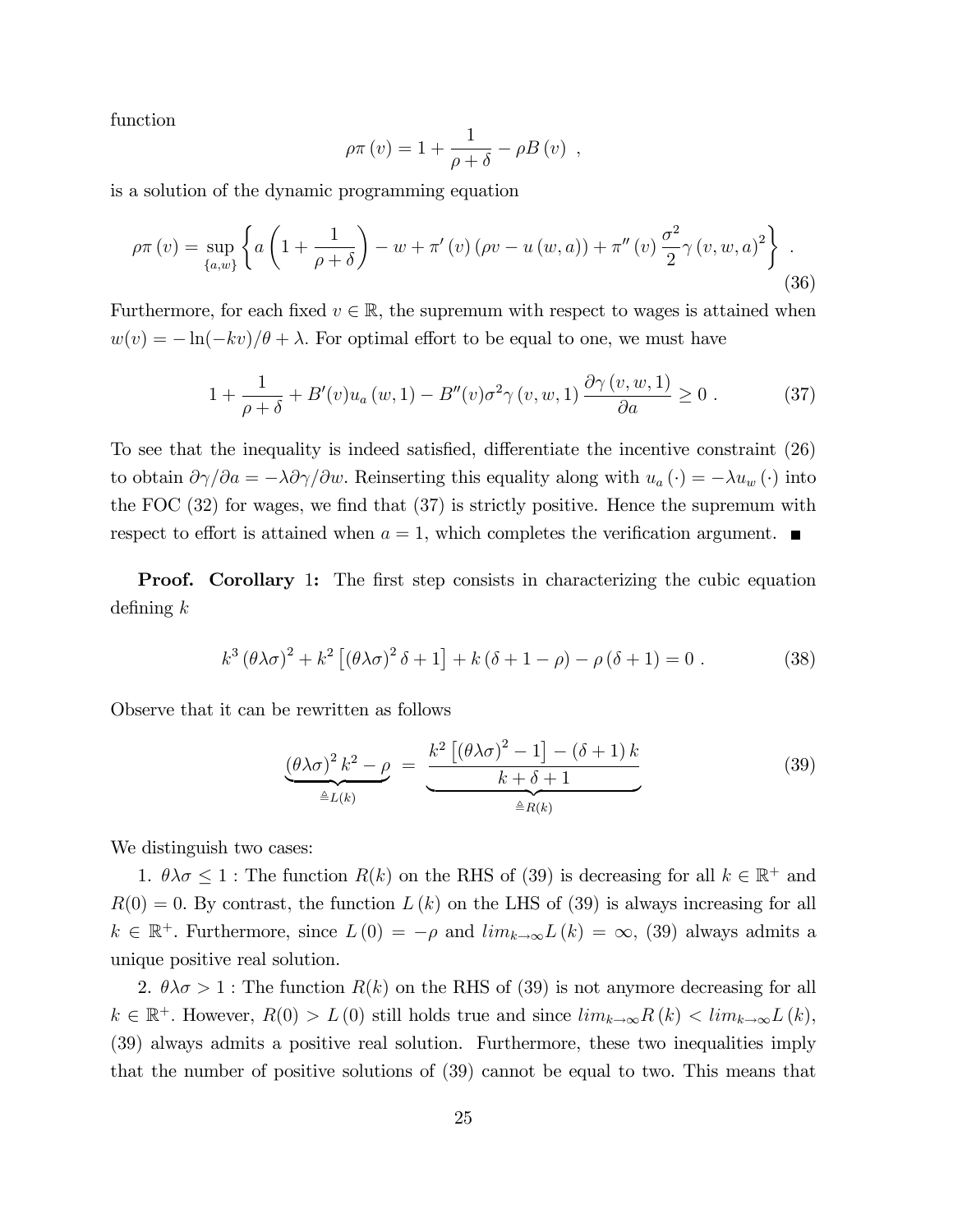

Figure 3: Positive root of the cubic equation (39) for different values of  $\delta$ .

either one root or all three of them are positive real numbers. But the last possibility being impossible too,<sup>14</sup> the only remaining option is that  $(39)$  has a unique positive real solution.

Having established the uniqueness of k, we proceed by showing that  $\partial k/\partial \delta < 0$ . Again, this is most easily established considering (39). Given that  $\partial L(k)/\partial \delta = 0$  while  $\partial R(k)/\partial \delta = -k^2 (\theta \lambda \sigma)^2 (k + \delta + 1)^{-2} < 0$ , the solution to (39) must be decreasing in  $\delta$ . Figure 3 illustrates the comparative statics exercise.

Finally it will prove useful to show that  $k < \rho$ . Let  $\overline{k}$  denote the positive root of (38) when  $\delta = 0$ , i.e.,

$$
\bar{k}^{3} (\theta \lambda \sigma)^{2} + \bar{k}^{2} + \bar{k} (1 - \rho) - \rho = 0.
$$
 (40)

Since  $\partial k/\partial \delta$  < 0 and  $\delta \geq 0$ , we have  $k < \bar{k}$ . Assume for the sake of contradiction that  $\bar{k} > \rho$ , then  $\bar{k}^2 - \bar{k}\rho > 0$  and  $\bar{k}^3 (\theta \lambda \sigma)^2 + \bar{k}^2 + \bar{k} (1 - \rho) > \bar{k}^3 (\theta \lambda \sigma)^2 + \bar{k} > \rho$ , which contradicts the definition in (40) of  $\bar{k}$ . Hence it holds true that  $\rho > \bar{k} > k$  for all  $\delta \geq 0$ .

We can finally prove Corollary 1. Differentiating the incentive costs  $C$  with respect to

<sup>&</sup>lt;sup>14</sup>To establish this claim analytically, one can differentiate  $L(k)$  and  $R(k)$  to obtain:  $L''(k) = (\theta \lambda \sigma)^2$ and  $R''(k) = 2 [\theta \lambda \sigma (\delta + 1)]^2 (k + \delta + 1)^{-3}$ . Hence there exists a unique  $\hat{k}$  such that  $L''(k) \geq R''(k)$  for all  $k \geq k$ , which rules out the possibility that  $R (k)$  intersects twice  $L(k)$  from above.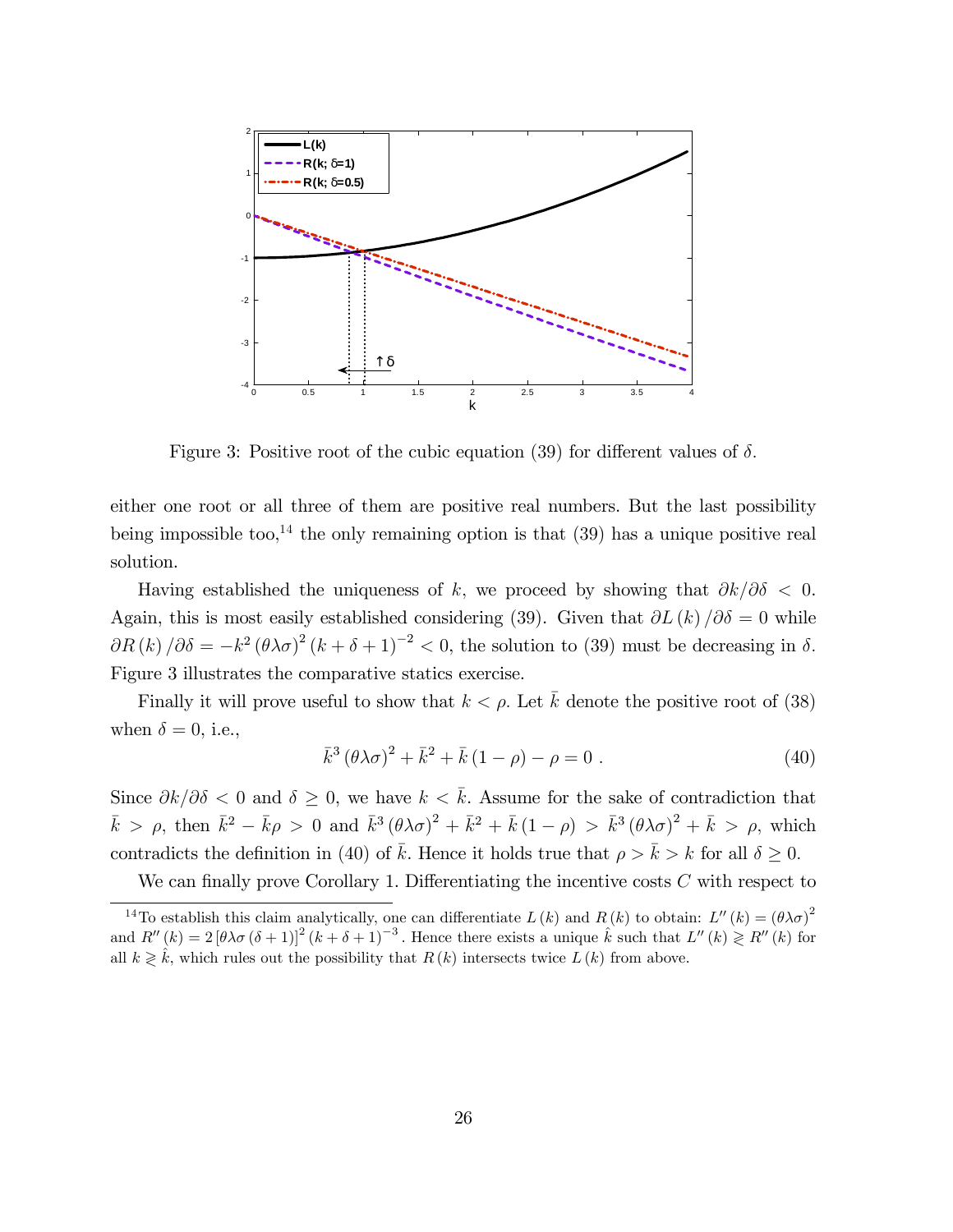$k$ , we get<sup>15</sup>

$$
\frac{\partial C}{\partial k} = \frac{1}{\theta k} - \frac{1}{\theta \rho} - \frac{(\sigma \lambda)^2 \theta}{2\rho} 2 \left[ k \left( \frac{k + \delta}{k + \delta + 1} \right) \right] \frac{\partial}{\partial k} \left[ k \left( \frac{k + \delta}{k + \delta + 1} \right) \right]
$$

$$
= \frac{1}{\theta} \left[ \frac{1}{k} - \frac{1}{\rho} \right] + \frac{(\sigma \lambda)^2 \theta}{2\rho} 2 \frac{1}{(\theta \lambda \sigma)^2} \left[ \frac{\rho}{k} - 1 \right] \frac{1}{(\theta \lambda \sigma)^2} \frac{\rho}{k^2} > 0.
$$

The positive sign follows from  $k < \rho$ , and the corollary holds true since

$$
\frac{\partial C}{\partial \delta} = \underbrace{\frac{\partial C}{\partial k}}_{+} \underbrace{\frac{\partial k}{\partial \delta}}_{-} - \underbrace{\frac{(\sigma \lambda)^2 \theta}{2\rho} k^2 2 \left( \frac{k+\delta}{k+\delta+1} \right)}_{k+\delta+1} \frac{1}{(k+\delta+1)^2} < 0 \; .
$$

Г

**Proof.** Corollary 2: The sufficiency condition derived in Proposition 2 reads  $2u_{aa}(w_t,1) \geq \vartheta_t$ . In order to derive the volatility coefficient  $\vartheta$  of p, we use our finding in the proof of Proposition 3 according to which  $p_t = -v_t \theta \lambda k/(k + \delta + 1)$ , to conclude that

$$
\vartheta_t = -\theta \lambda \frac{k}{k+\delta+1} \gamma_t = \left(\frac{\theta \lambda k}{k+\delta+1}\right)^2 (k+\delta) v_t.
$$

We have also shown that  $u(w_t, 1) = kv_t$ . Given that  $u_{aa}(w_t, 1) = (\theta \lambda)^2 u(w_t, 1)$ , the sufficient condition is equivalent to

$$
2u_{aa}(w_t, 1) \ge \vartheta_t \Longleftrightarrow 2 \ge \frac{k(k+\delta)}{(k+\delta+1)^2},
$$

which is obviously true for all  $\delta \geq 0$ .

**Proof.** Corollary 3: We first show that it is optimal to retire the agent when  $1 + 1/(\rho + \delta) < \lambda - C$ . Let  $R(v)$  denote the discounted cost of retiring an agent with promised value  $v$ . Since there is no need to motivate the agent, the principal perfectly insures her; in other words  $\gamma_t = 0$  and  $dv_t/dt = \rho(v_t) - u(w_t, 0) = 0$  for all  $t \geq 0$ .

$$
k\left(\frac{k+\delta}{k+\delta+1}\right) = \frac{\rho-k}{\left(\theta\lambda\sigma\right)^2 k}.
$$

<sup>&</sup>lt;sup>15</sup>The second equality below follows from the definition of  $k$  as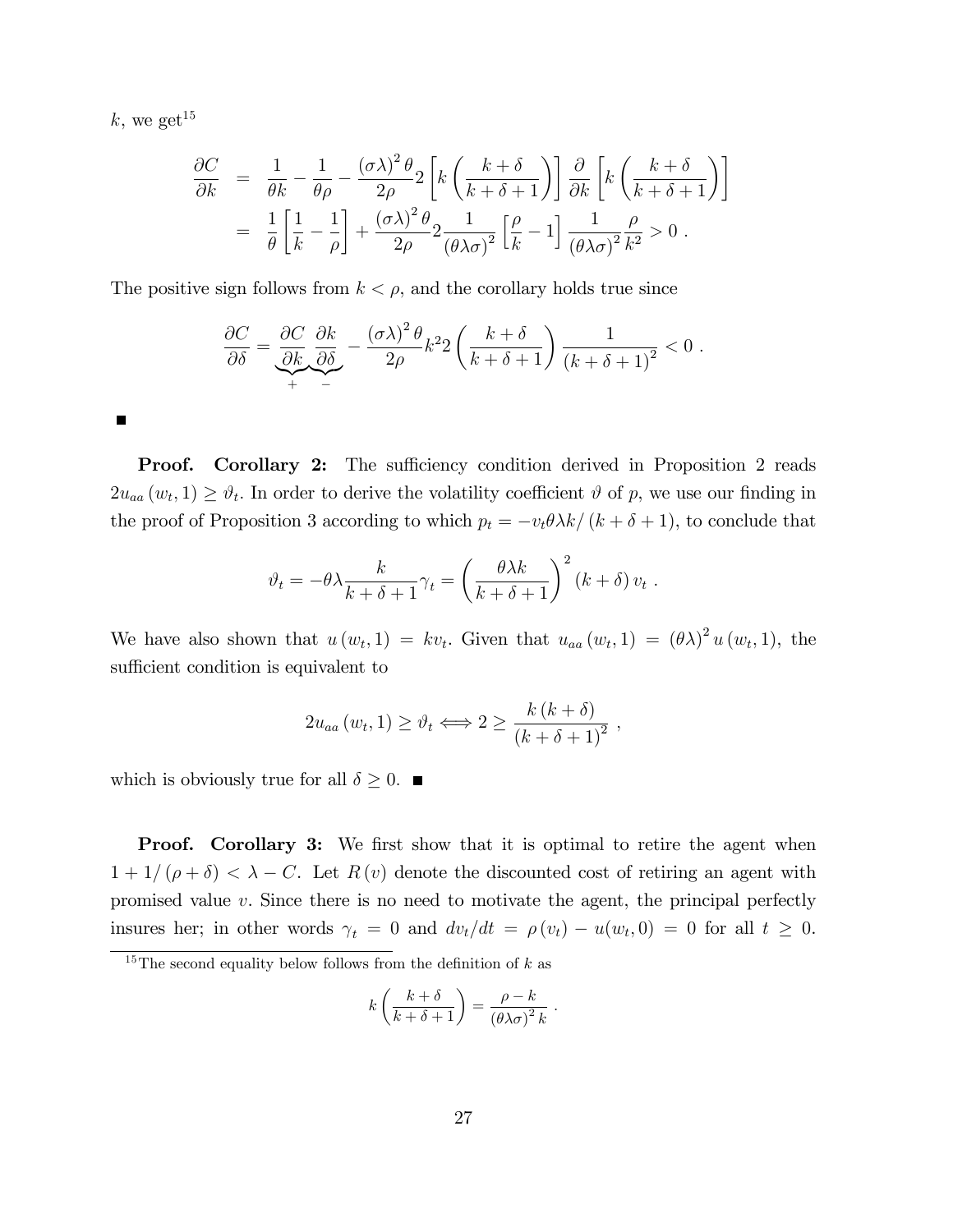Evaluating the principal's value function  $R$  associated to retirement yields

$$
\rho R(v_t) = -\rho \int_t^{\infty} e^{-\rho(s-t)} w(v_t) ds = -w(v_t) = \frac{\ln(-\rho v)}{\theta}.
$$

Retirement at date 0 dominates incentive provision when

$$
R(v) - \pi(0, v) = -1 - \frac{1}{\rho + \delta} - C + \lambda > 0 , \qquad (41)
$$

as stated in Corollary 3. We still have to prove that there is no optimal stopping rule such that retirement follows a period with effort exertion. We have shown in the proof of Proposition 3 that

$$
\pi_t(v) = \frac{h_t}{\delta(\rho+\delta)} + \pi_0(v) = \frac{1-e^{-\delta t}}{\delta(\rho+\delta)} + \pi_0(v) ,
$$

where we have used the fact that  $h$  is deterministic to substitute it with  $t$ . Thus, if the agent is not immediately retired at date 0, we must have  $0 > R(v) - \pi_0(v) > R(v) - \pi_t(v)$ , showing that it can never be optimal to retire the agent at a future date.  $\blacksquare$